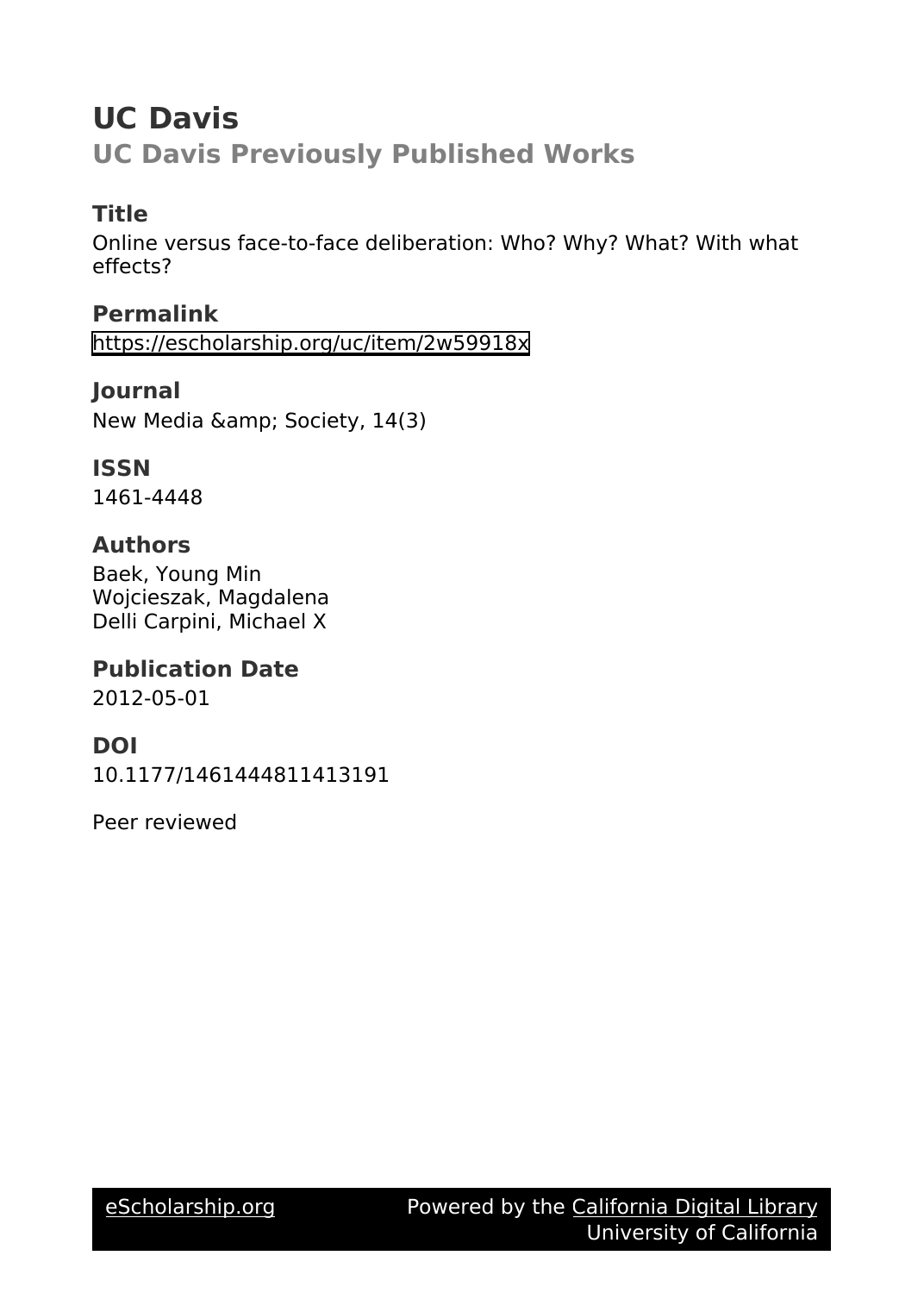

# **Online versus face-to-face deliberation: Who? Why? What? With what effects?**

new media & society 14(3) 363–383 © The Author(s) 2011 Reprints and permission: sagepub.co.uk/journalsPermissions.nav DOI: 10.1177/1461444811413191 nms.sagepub.com



## **Young Min Baek**

Seoul National University, South Korea

## **Magdalena Wojcieszak**

IE University, Spain

## **Michael X. Delli Carpini**

University of Pennsylvania, USA

### **Abstract**

Although there has been much speculation regarding the strengths and weaknesses of face-to-face versus online deliberative settings, no studies have systematically compared the two. Drawing on a national sample of Americans who reported deliberating faceto-face and/or online, we examine these two deliberative settings with regard to the participants, the motivations, the process, and the effects. Our findings, although tentative, suggest that the two settings are distinct in several important ways. Relative to face-to-face deliberation, online deliberation over-represents young, male, and white users, attracts more ideological moderates, generates more negative emotions, and is less likely to result in consensus and political action. At the same time, online deliberators perceived online settings as more politically and racially diverse. Implications for understanding the democratic potential of different forms of deliberation are discussed.

### **Keywords**

face-to-face deliberation, online deliberation, political discussion, public sphere

#### **Corresponding author:**

Young Min Baek, Graduate School of Convergence Science and Technology, Seoul National University, 864-1, Iui-dong, Yeongtong-gu, Suwon-si, Gyeonggi-do 443-270, South Korea Email: ymbaek@gmail.com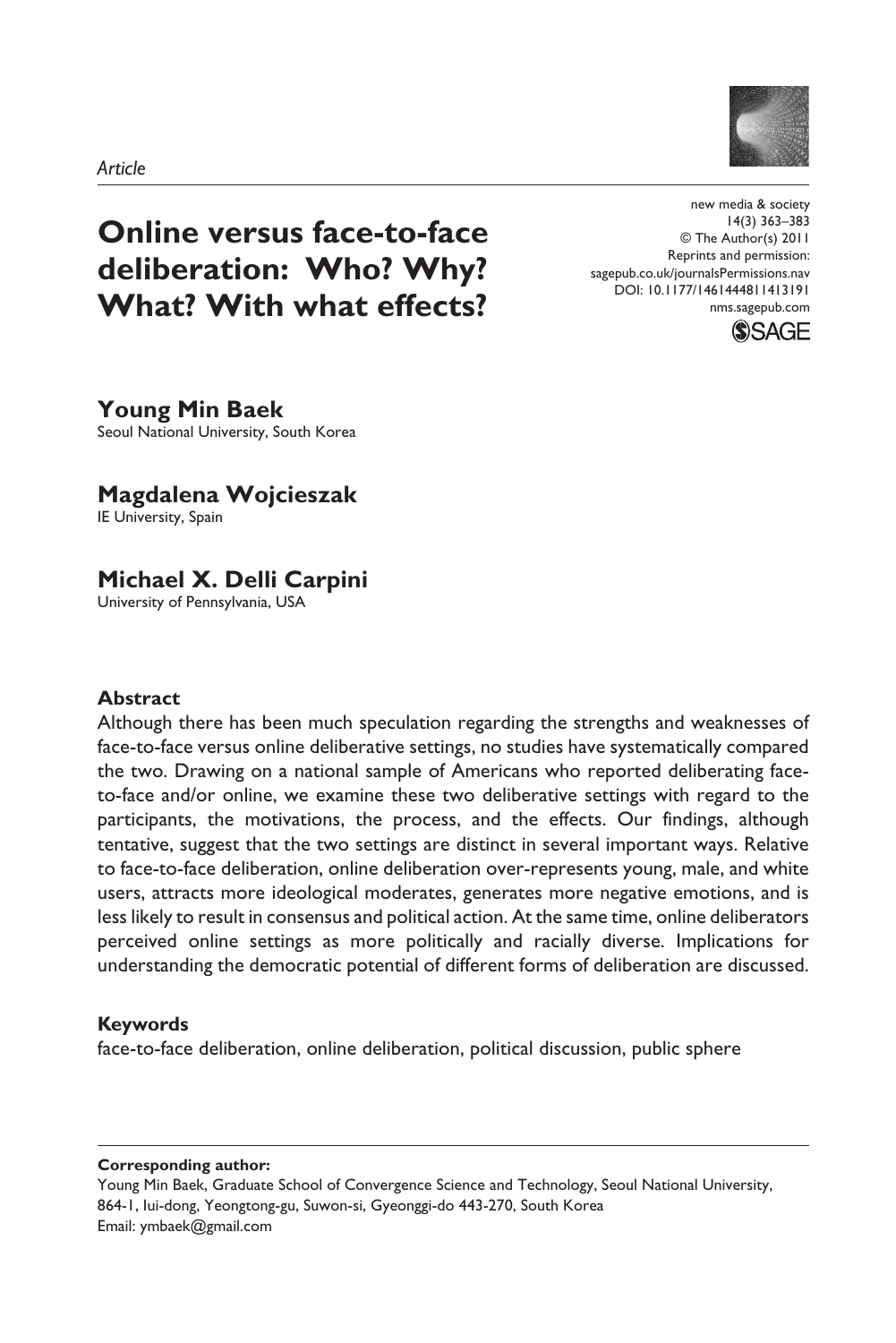### **Introduction**

Deliberation has been touted as crucial to a responsive and effective democracy. Theorists argue that deliberation fosters understanding, creates 'the opportunity of exchanging error for truth' (Mill, 1956: 21), and promotes the 'capacity for representative thinking and ... more valid ... final conclusions' (Arendt, 1968: 241). Deliberation is also said to increase efficacy, knowledge, and participation (Fishkin, 1995; Gastil and Dillard, 1999; Jacobs et al., 2009), legitimize the political system, and contribute to social cohesion (Gutmann and Thompson, 1996).

In order to translate these benefits into real world practice, scholars and practitioners have been organizing citizens' juries, deliberative polls, and problem-solving groups. Promoting meetings that include all individuals affected by an issue, however, requires effort and finance (Fishkin, 1995). Once assembled, moreover, such meetings might attract an unrepresentative handful of citizens (Fraser, 1990), excluding those less interested who are nonetheless affected by the issue (Benhabib, 1996). Even when traditionally marginalized citizens are included, such as those from the lower class and gender, racial, ethnic, or sexual minorities, stereotypes or fear of isolation might silence their voices (Sanders, 1997). Consequently, deliberation might reflect the social power structure and reinforce preexisting inequalities.

The internet has offered new hopes to deliberative scholars who saw its equalizing and pro-democratic potential. Some predicted that the internet would provide an improved forum for debate, one that involves geographically disparate citizens, where issue relevance matters, social status is less important, and arguments are evaluated based on their strength (see Papacharissi, 2002). The internet would not only make deliberation easier but would also overcome the constraints of face-to-face meetings (Price and Cappella, 2002). Other scholars have conversely emphasized the internet's potential to damage deliberative ideals by facilitating exposure to like-minded views, encouraging incivility, or decreasing satisfaction (Sunstein, 2001). The online public sphere would be inferior to face-to-face one, which would strengthen community bonds and expose people to diverse views.

Scholars have often theorized about the differences between offline and online deliberation and anecdotal evidence has extolled their *relative* benefits or threats. Researchers have also analyzed participants, processes, and effects that *either* offline (Luskin et al., 2002) *or* online deliberation (Price and Cappella, 2002; Stromer-Galley, 2003) involves. The fewer studies that have compared the two settings have focused on their effects on knowledge, conformity, and polarization without attending to motivations, experiences, or evaluations (Luskin et al.,  $2006$ ).<sup>1</sup> More comprehensive analyses are needed if we are to understand the democratic potentials – and avoid the pitfalls – that deliberation in these two settings entails.

In this study we do not aim to review deliberative theory or to comprehensively outline the research. Rather, drawing on a national sample of American citizens who reported participating in deliberative meetings in the past year, we provide a comparison between online and offline settings. Because the sample was largely intended to study face-to-face deliberation, the number of online deliberators is small  $(n = 105)$ , 7%). The sample does, however, permit us to shed light on some unaddressed questions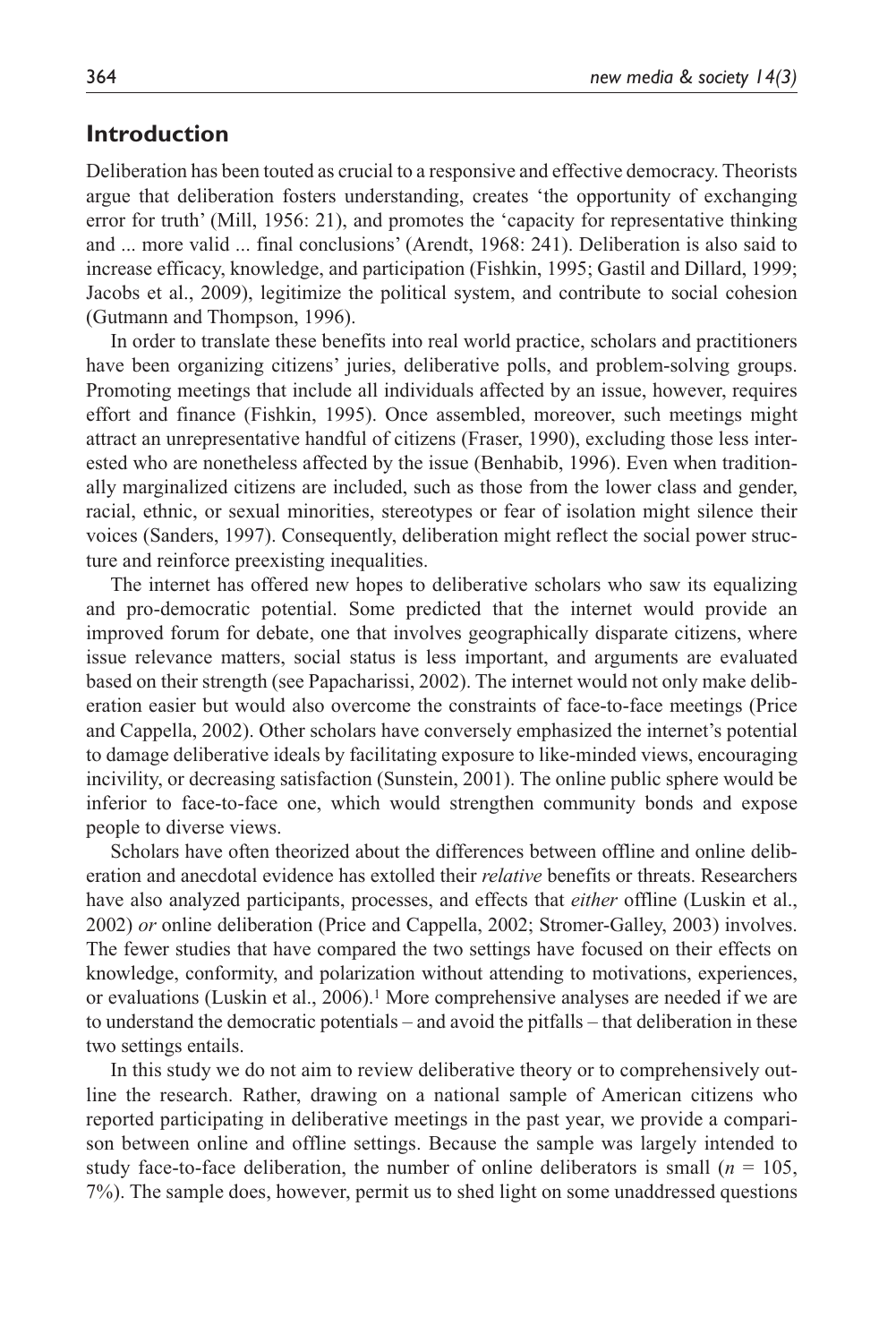such as: How many citizens participate in offline and online deliberative forums and who are they? What are the reasons for joining such forums? Are there differences in how online and offline deliberation is experienced? Do these forums differ with regard to the functions they serve? And do online and offline deliberation vary in their impact on political and civic engagement?

## **Benefits of internet-based political discourse**

Although definitions differ among scholars, deliberation is generally seen as a public discussion about sociopolitical topics that should include (or represent) everyone affected by an issue, offer equal opportunities to participate, and include citizens who express diverse views, are open to alternatives, debate the issue in publicly spirited ways, and center on arguments rather than on coercive power. Often, deliberation is aimed at reaching a consensus or generating action (see Fishkin, 1995; Mendelberg and Oleske, 2000).

As traditionally theorized, however, deliberation was far from inclusive. For Kant, public sphere, which encompassed people who saw themselves as equals and formed an alternative to the church and the state, excluded minority groups as inadequate to participate (see Negt and Kluge, 1993). Also, for Habermas (1991), whose public sphere was based on literary gatherings among the commercial class in 18th century Europe, the public included white, educated, upper-class men, who shared similar values and 'referenced the same symbols for their public experiences' (Pearce and Littlejohn, 1997: 98). Those men were also seen as able to set aside their particularities. Kant presumed that citizens could reach consensus by transcending private differences in the public arena (Negt and Kluge, 1993). Habermas (1991) similarly stated that public sphere was open to property-owners who were able to 'emerge from the confines of their private spheres as if they were scholars' (Habermas, 1991: 105). Also, legitimate debate topics included procedural and legislative affairs, and thus politics was reduced to 'allocative or economic kind of activity operating in a world of scarce values' (Warren, 1992: 9). This privileged rational argumentation, overlooking the emotionality inherent in politics (Pantti and van Zoonen, 2006). In such a deliberative public, moral, religious, or lifestyle differences are relegated to the proprietary private sphere and with them, 'passions are erased from the realm of politics.' Yet, 'it is not enough to eliminate the political in its dimension of antagonism and exclusion from one's theory to make it vanish from the real world' (Mouffe, 2000: 31).

These problems may be reflected in deliberations as organized by civic institutions, non-governmental organizations, or public advocacy groups. After all, the citizens who self-select to such deliberations are those who have the resources necessary to spend time discussing politics. Even when disadvantaged citizens from under-privileged or underrepresented groups do deliberate, in face-to-face setting that entail audiovisual cues, stereotypes or stereotype threat may silence their opinions or lead them to underperform (Aronson et al., 1999). Also, deliberations are often led by moderators who ensure that participants offer arguments and adhere to politeness standards. This may not only limit the naturalism present in everyday discussions, but also reinforce the notion that legitimate debate should be rationally-driven (Benhabib, 1996; Fraser, 1990), a notion that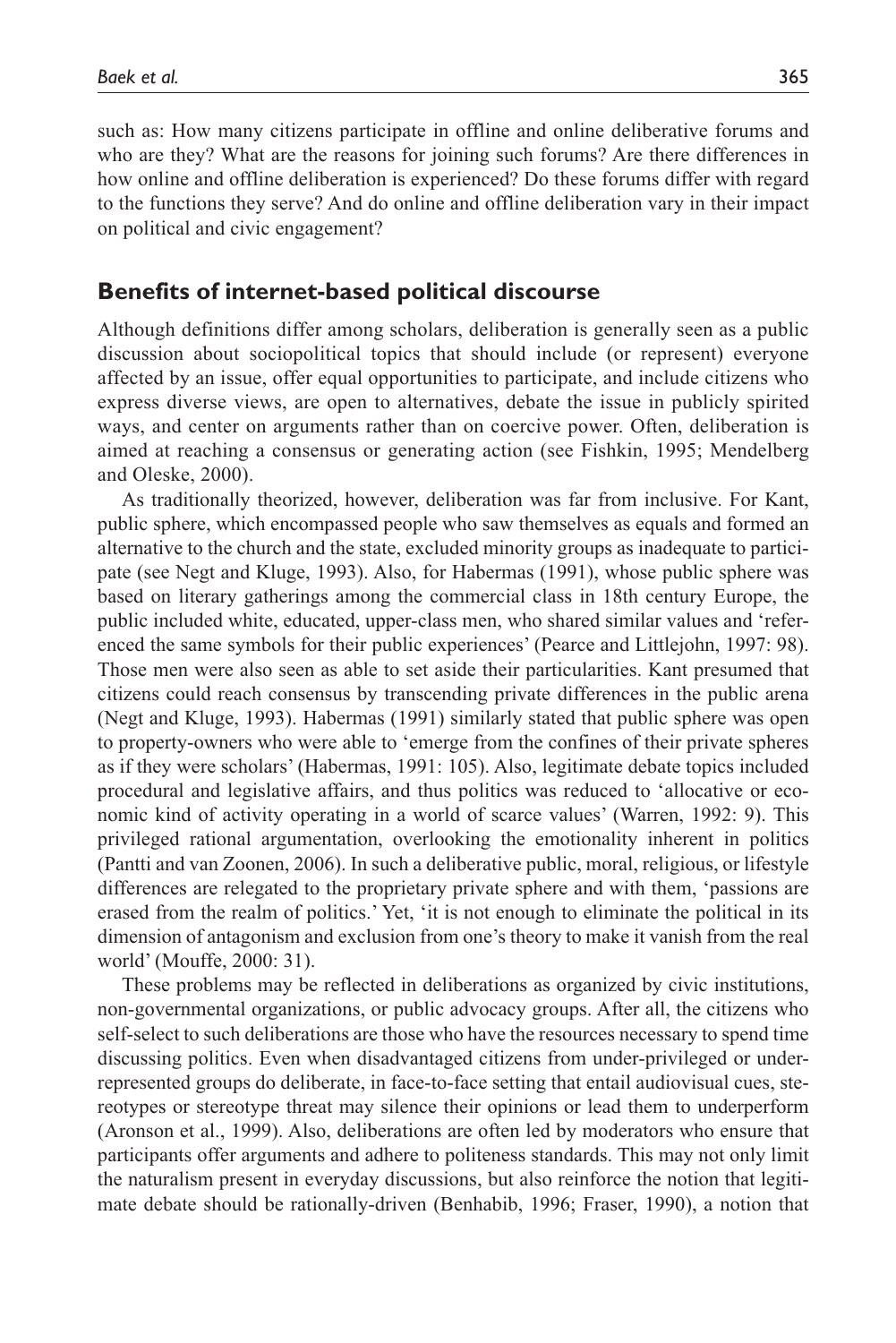ignores conflict and reflects 'a certain dislike for all-too-human intensities of democratic politics' (Walzer, 2004: 87).

According to some scholars the internet may resolve these problems. With regard to inclusiveness, the internet allows for many-to-many communication, transcends geographical confines, grants users unprecedented control over content, and allows them to easily seek out and share information. Therefore it might allow greater reach and increased representation than face-to-face meetings (Papacharissi, 2002). A similar argument could be made about the requirement that deliberation entail diversity. Online, people are not constrained to deliberate only with those who live nearby (Stromer-Galley, 2003) and may encounter previously unknown individuals who may be brought together by shared interests but who differ with regard to socioeconomic status or political viewpoints (Wojcieszak and Mutz, 2009).

Deliberators are also expected to attend to dissimilar perspectives. Online deliberators might appreciate diversity because if people join online forums due to shared interests and establish common ground on non-contentious matters, they might feel comfortable speaking up, less threatened by differences, and more open to dissimilar views (Bornstein and Rapoport, 1988). Such common ground might be less frequent in face-to-face deliberations, which are likely to be organized to discuss a contentious problem. Even if online forums also revolve around a divisive topic, discussants might appreciate opinion diversity and be willing to engage with it (Stromer-Galley, 2003), yet it is unclear whether this would depend on the setting. Also, consider the requirements that arguments be judged impartially. Online forums might be superior, in that anonymity and absence of non-verbal cues can reduce stereotypes (McKenna and Bargh, 2000), thus not only encouraging disadvantaged individuals to participate, but also preventing interlocutors from judging opinions based on factors other than the arguments themselves (Blader and Tyler, 2003). Lowered sense of social presence, moreover, may encourage people to express dissenting views because it reduces risks associated with disagreement (Bargh et al., 2002). As a result, online deliberation might not only offer more diverse perspectives, but also elicit more positive experiences.

Another concern regards achieving a fair outcome. Because face-to-face deliberations are likely to be organized around a community problem, they might more frequently aim at agreement than online discussions. Whether citizens perceive that the outcome reflects their position is another matter. Because face-to-face meetings might exert more pressure to reach a decision, offline deliberators might be less likely to see the outcome as consensual. Yet, because online anonymity might increase conformity toward a group norm (Postmes et al., 1998), online deliberation might lead to more perceived agreement.

What about political engagement? Although both online and offline political talk encourage participation in its traditional forms (McLeod et al., 1999; Price and Cappella, 2002) and in such non-institutionalized activities as rallying or protesting (Brunsting and Postmes, 2002), online deliberation might be more effective. Online anonymity might lead people to see others as similar and the group as unanimous, which may increase self-efficacy and mobilize to action. Also, with regard to traditional participation, internet users often inadvertently encounter political information, such as voting records and opportunities for civic recruitment, and can easily move to action, by emailing officials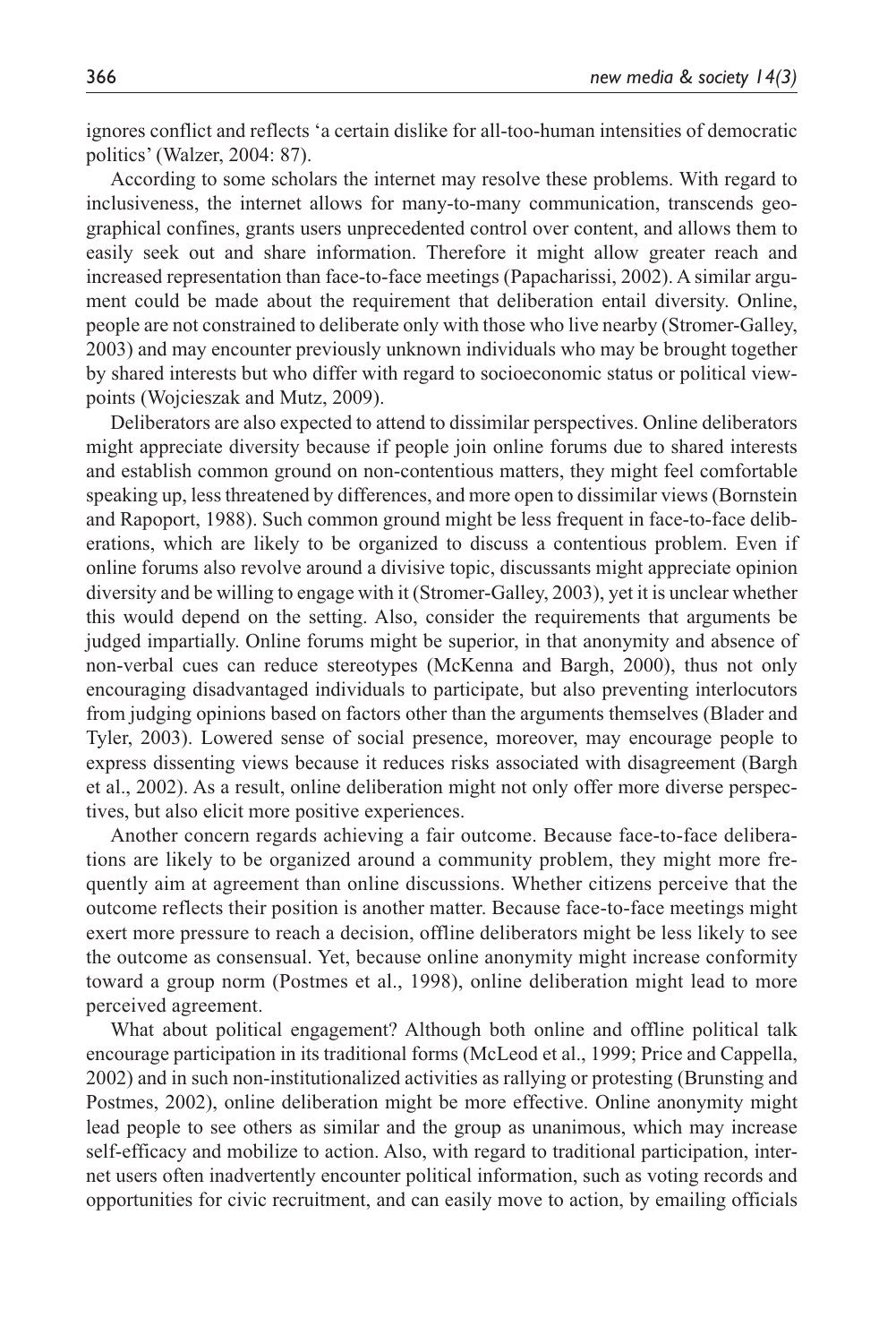or forwarding petitions. With regard to non-institutionalized participation, the internet connects dispersed citizens, facilitates communication within extensive and easily accessible networks, allows people to recruit new members, organize supporters, distribute information about possibilities for engagement, and makes it possible for dispersed individuals to plan protests and other grassroots activities (Garrett, 2006).

### **Perils of internet-based political discourse**

While some scholars extol the internet's potential, others suggest that the online environment might undermine deliberative democracy. With regard to equal participation, online deliberation may reinforce inequalities (Jennings and Zeitner, 2003) just as effectively as face-to-face deliberation. Although internet discussions could encourage disadvantaged individuals to speak up, those individuals might not join such discussions in the first place. On the one hand, the inequalities in internet access drawn along gender, income, and racial lines have been declining. Nevertheless, 'demographic disparities among groups have persisted over time' with regard to internet adoption (National Telecommunications and Information Administration, 2010: 3) and the socalled 'digital divide' (Norris, 2001) has continued in the US and worldwide. Also in our sample, those less educated and less wealthy are more likely to be 'currently disconnected' from the internet than the educated and well-off citizens (see Table 1). Just as face-to-face deliberation, online forums could thus disproportionately represent male, young, white, affluent, and educated citizens, who are more politically interested or knowledgeable and also have the skills needed to fully use the possibilities offered by the internet.

Also, online deliberation might prove less politically diverse, because the same features that enable users to connect with dissimilar people facilitate their interactions with like-minded associates (Sunstein, 2001). Internet users might easily locate unanimous groups and partisans may anonymously voice controversial views without fearing repercussions experienced among dissimilar people in immediate environments (Hill and Hughes, 1997). Hence, explicitly political online chat rooms and message boards are indeed more like-minded than other types of online groups, in which politics comes up (Wojcieszak and Mutz, 2009).

Further, deliberators should attend to dissimilar perspectives. Face-to-face settings might generate empathy and increase perspective taking ability to greater extent than online settings, because interlocutors are physically present and interact on an interpersonal level (Sally, 1995). Deliberation also requires civility and respect. Although online anonymity could encourage marginalized views to be heard, it may also decrease the salience of social norms and encourage such 'antinormative and disinhibited behavior' as 'flaming,' insults, or aggressive verbiage (Postmes et al., 1998: 695). As a result, online deliberations may generate negative emotions, thwart understanding, and preclude consensus.

This review suggests that online and offline settings differ. Yet, extant research has not systematically compared the participants in online and face-to-face deliberation, the processes occurring within these two settings, and the effects that they produce. In other words, studies do not elucidate whether online deliberation may advance deliberative ideals relative to face-to-face deliberation (but see Wojcieszak et al., 2009). To begin to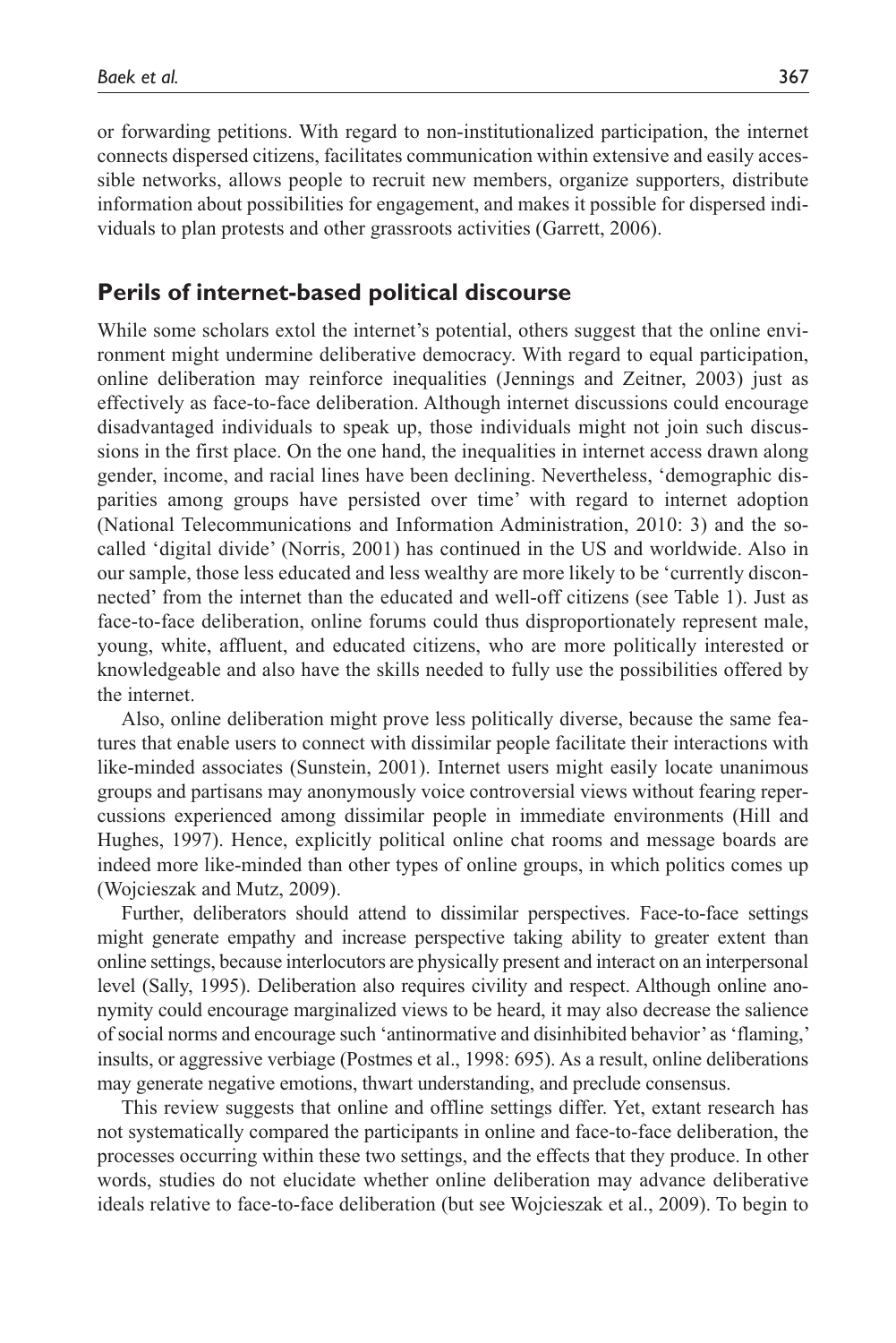remedy this situation, we draw on a national sample of adult Americans who reported participating in face-to-face and/or online deliberation. Because the sample was intended to inform face-to-face practices, the small sub-sample that talked online is limited in its generalizability and statistical power. It does permit us, however, to ask four research questions as the first step towards assessing online and offline deliberation. First, what are the characteristics of online and face-to-face deliberators ('Who deliberates?')? Second, are reasons for joining online discussions different from those that motivate face-to-face deliberation ('Why do people deliberate?')? Third, do affective experiences and perceived diversity depend on the setting ('What are the experiences?')? Lastly, do online and offline deliberations serve different functions and do they produce different outcomes ('What are the effects?')?

### **Method**

This analysis draws on data from a national survey of American adults aged 18 and over (for details, see Jacobs et al., 2009). The survey, conducted by the Center for Research and Analysis at the Roper Center at the University of Connecticut, was part of a larger project on public deliberation funded by Pew Charitable Trust. The telephone survey consisted of a Random Digit Dial representative sample of 1001 adults, plus an over sample  $(n = 500)$  of those who reported having attended a formal or informal meeting to discuss a local, national, or international issue within the last year. Interviewing took place between February 10 and March 23, 2003, using a Computer-Assisted Telephone Interviewing (CATI) system. Using AAPOR RR3, the response rate is 43.4% for the general population survey and 45.8% for the oversample.

### *Measures*

*Participating in deliberative forums.* The survey first assessed whether respondents engaged in face-to-face and/or computer-mediated deliberation, by asking: 'Since the beginning of last year, have you attended a formal or informal meeting organized by yourself, by someone else you know personally, or by a religious, social, civic, governmental, or political group to specifically discuss a local, national, or international issue – for example, neighborhood crime, housing, schools, social security, election reform, terrorism, global warming, or any other public issue that affects people?' A parallel question asked whether respondents had 'participated in any Internet chat rooms, message boards, or other on-line discussion groups organized to specifically discuss a local, national, or international issue.'

Overall, 25% reported having attended at least one face-to-face meeting, and only 4% reported having participated in at least one online deliberation. Including the 500 person oversample of face-to-face deliberators (some of whom also deliberated online) gives us a sample of 779 deliberators. Among them, 674 participated only face-to-face (the 'F2F' group), 23 joined online discussion forums only ('Online' group), and 82 engaged both face-to-face and online ('Both' group). The remaining 722 respondents did not deliberate ('Non-Deliberators' group). The comparisons between face-to-face deliberators, online deliberators, and, on occasion, non-deliberators are based on these four groupings. Because the survey asked separately about offline and online deliberation, those who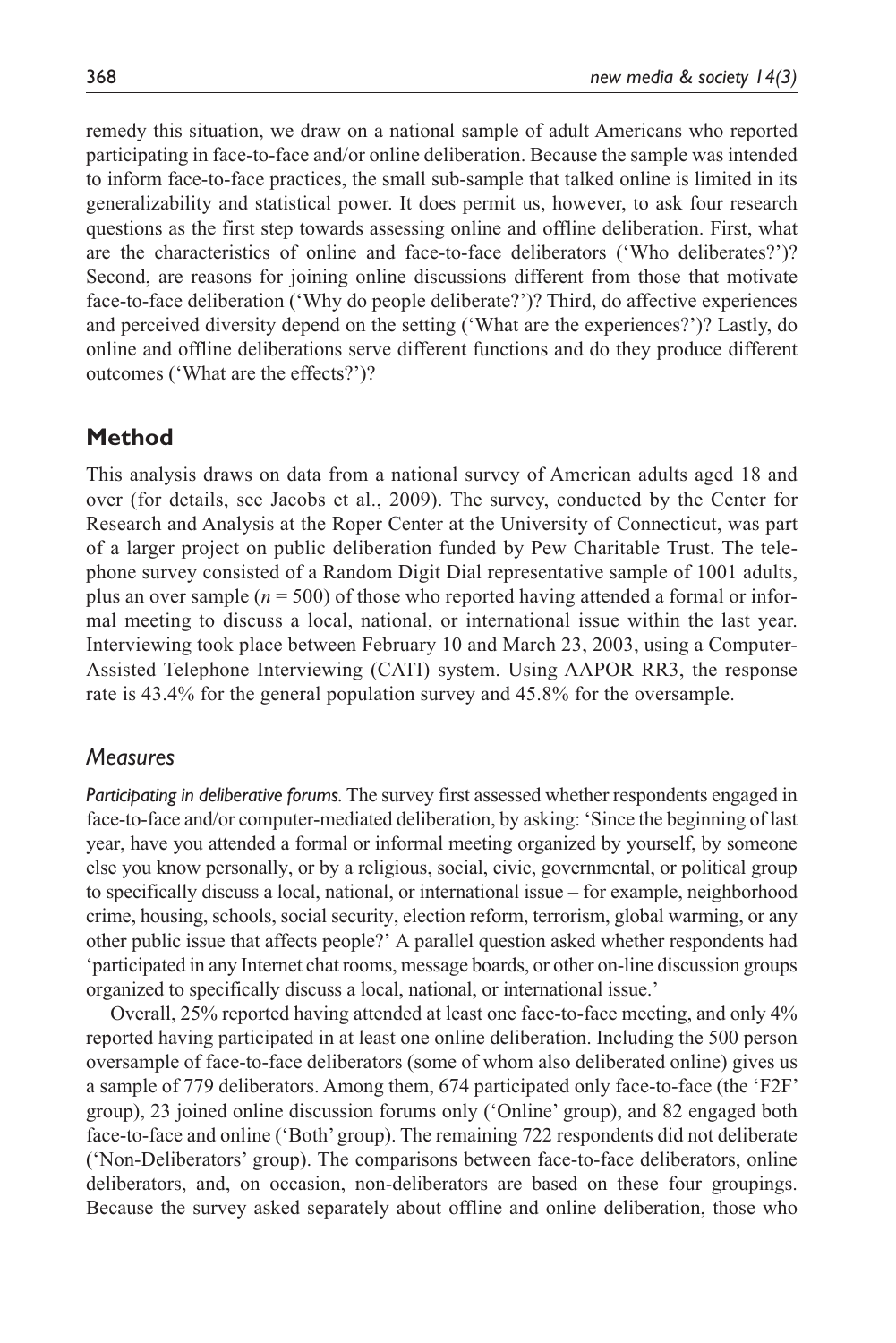participated in both settings were asked all the questions twice. Here we adopt a mixed model, in order to address statistical problems due to clustered observations within a person in 'Both' group (contact the authors for details).

*Individual characteristics.* The survey accounted for various individual characteristics. Sociodemographics include gender, race, age, education, income, job status, and church attendance. Attitudinal measures include ideology, party identification, social and political trust, and also political knowledge, efficacy, tolerance, and interest. Political behavior items include media and internet use, voting, civic participation, campaign participation, contacting elites, and political consumerism (i.e. boycotting). Descriptive statistics for these items, broken down by the sub-samples, are presented in the results section (see also Table 1).

*Reasons to participate.* Respondents who reported attending a face-to-face or online deliberative forum indicated, on a scale from 0 ('Not important at all') to 10 ('Very important'), how important various reasons were in their decision to attend: (1) it was their duty as a citizen or a community member; (2) the issue affected respondents' community; (3) it was an opportunity to meet and talk with people with shared interests; (4) respondents were personally asked to participate; (5) the issue directly affected them or their family; and (6) the issue discussed sounded interesting.

*Emotional experiences.* Respondents were asked, on a scale from 0 ('Not often at all') to 10 ('Very often'), how often they felt 'angry,' 'enthusiastic,' 'anxious,' and 'more understanding of different viewpoints' during the last face-to-face and online meeting they attended.

*Perceived diversity.* Respondents indicated, on a scale from 0 ('Not diverse at all') to 10 ('Very diverse'), how diverse were the people at the last face-to-face and/or online meeting by income, age, gender, and race/ethnicity, as well as how diverse were the opinions expressed during deliberation.

*Functions of deliberation.* Respondents indicated, again on a scale from 0 ('Not important at all') to 10 ('Very important'), the importance of the following goals to the offline and/or online deliberation they attended: (1) allowing people to air different opinions, (2) teaching participants about the issue, (3) reaching agreement about the issue, and (4) providing an opportunity to decide on concrete follow-up actions.

*Reaching consensus.* The survey assessed whether, during the last face-to-face and/or online deliberation, any decision was made regarding what should be done to address the issue. Overall, 54% of face-to-face deliberators and 30% of online deliberators said that such a decision was made (coded as 1). Those respondents were then asked whether or not they agreed with the decision, and whether other participants agreed  $(0 = no, 1 = yes)$ . Among those respondents, 92% of face-to-face deliberators and 88% of online deliberators agreed with the decision and 92% and 94%, respectively, perceived that others agreed.

*Follow-up action.* The questionnaire asked respondents whether they have engaged in any charitable, civic, or political activities as a direct result of the last face-to-face and/or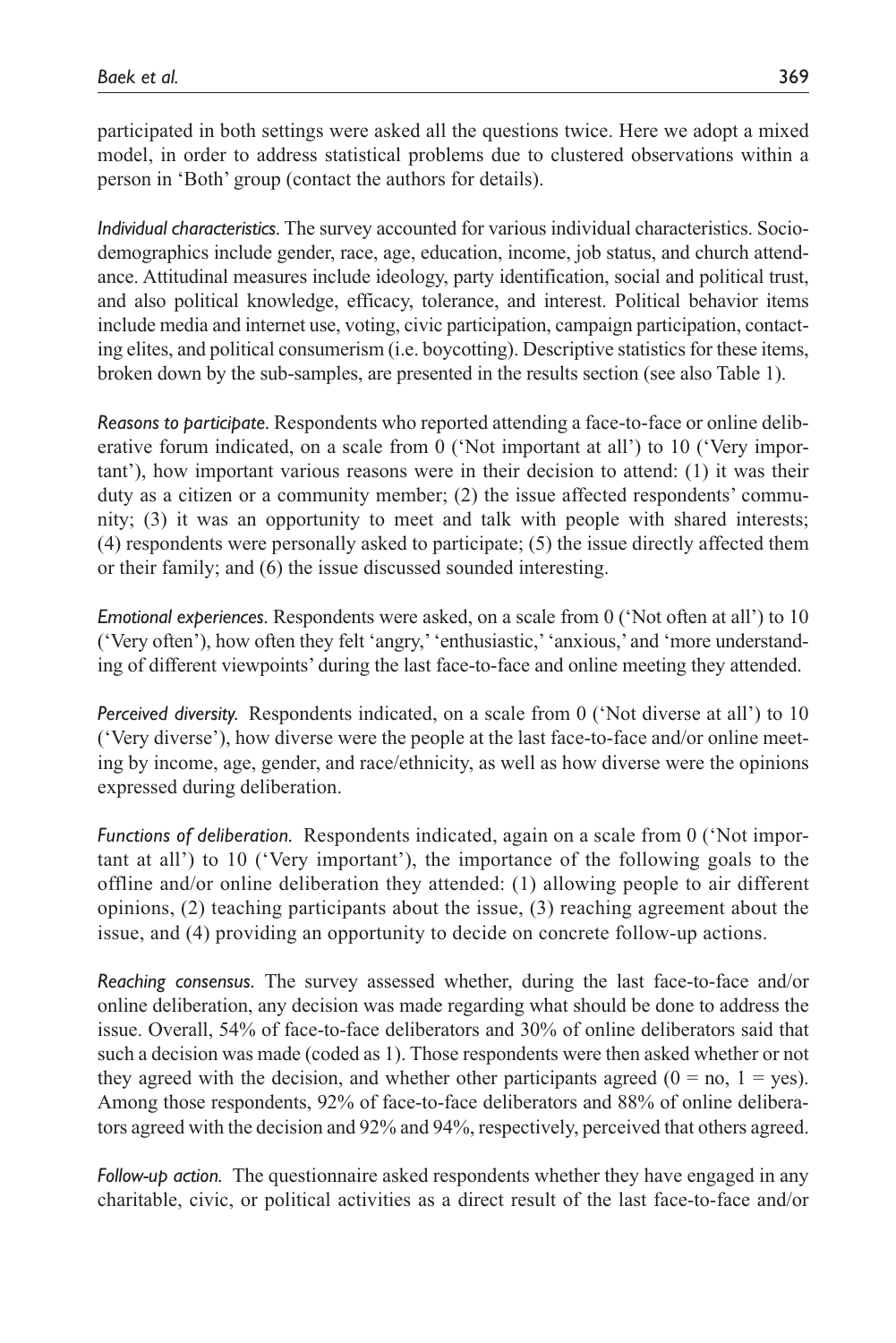computer-mediated meeting they attended. Respondents also indicated, on a scale from 0 ('Not likely at all') to 10 ('Very likely'), the likelihood that they would attend another face-to-face and/or online deliberation in the next six months.

*Data limitations.* Before presenting the results, two limitations should be acknowledged (both are addressed in our conclusion). First, the small number of online deliberators overall, and especially of online *only* deliberators, limits both the analyses we can perform and the certainty with which we can draw conclusions. Second, because the data depend on self-reports, we cannot distinguish between *perceptions* and *actual* conditions. Hence some findings may tell us more about how deliberators *experienced* the forums than about what the forums actually looked like. Nonetheless, while these limitations should be kept in mind, we believe the advantages provided by being able to compare these deliberators in a single study, especially given the dearth of such comparative research, justify the effort.

## **Results**

Our study aims to describe the differences between citizens who participated in face-toface and/or online deliberative forums. Hence, our central purpose is to provide a detailed albeit tentative description of the differences between deliberation in these two settings in order to shed light on their relative advantages and disadvantages.

## *Who deliberates?*

Table 1 addresses our first research question, detailing the characteristics of the four groups: participants in both settings ('Both' group), only online deliberators ('Online' group), only face-to-face deliberators ('F2F' group), and non-deliberators. With regard to socio-demographics, males, younger citizens, and those with a full time job are slightly more likely to deliberate online than face-to-face. Frequent church-goers deliberate face-to-face more than those less religiously inclined; a pattern reversed among online only deliberators, who are less likely to attend religious services.

What are the attitudinal characteristics? Here, some clear contrasts emerge. Relative to the other groups, online only deliberators are *less* knowledgeable, *less* trusting, *less* efficacious, *less* tolerant, and *less* interested in politics. They also have *lower* trust than those who do not deliberate at all. Yet, this group actively exchanges information via email or instant messaging, while relying on traditional news media less than face-to-face deliberators. A novel finding emerges with regard to Independents (i.e. who do not identify themselves with the two dominant parties in the US, the Democrats and the Republicans) and ideological moderates (who do not 'strongly' identify with either Liberals or Conservatives, ideologies generally used to describe the US ideological continuum), who are as active as partisans and strong ideologues online. With regard to political behavior, those who deliberate in both settings are the most active. Although online deliberators are less likely than face-to-face ones to take part in traditional civic and electoral activities, they do engage in the newly emerged political activism, boycotting.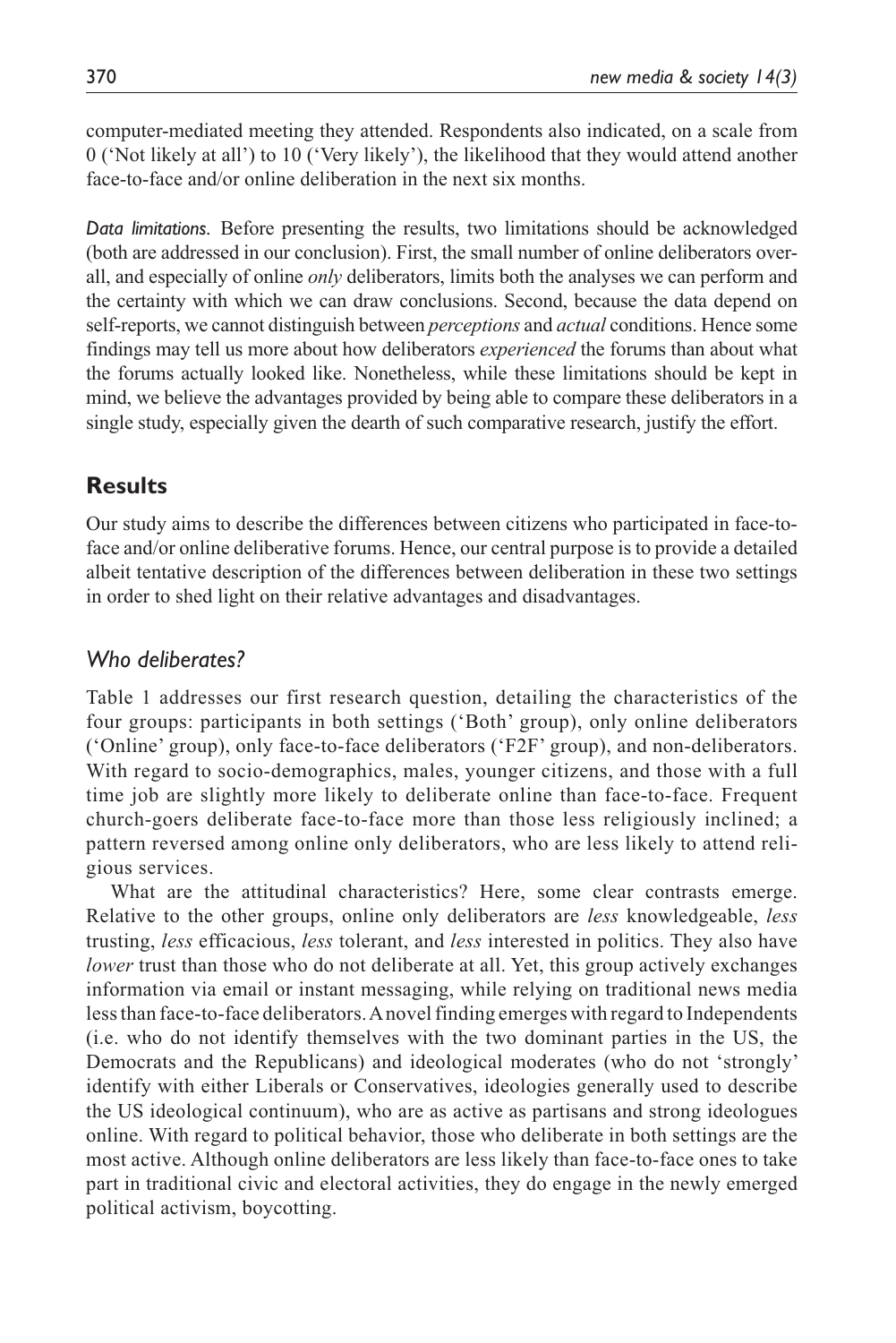|                                  | <b>BOTH</b><br>Group<br>$(n = 82)$ | <b>ONLINE</b><br>Group<br>$(n = 23)$ | <b>FTF</b><br>Group<br>$(n = 674)$ | Non-<br><b>Deliberators</b><br>$(n = 722)$ | <b>Test statistics</b>                |
|----------------------------------|------------------------------------|--------------------------------------|------------------------------------|--------------------------------------------|---------------------------------------|
| Social demographics              |                                    |                                      |                                    |                                            |                                       |
| Gender                           |                                    |                                      |                                    |                                            |                                       |
| Male                             | 55%                                | 60%                                  | 44%                                | 44%                                        | $\chi^2$ (df = 3) = 6.44 <sup>+</sup> |
| Race                             |                                    |                                      |                                    |                                            |                                       |
| White                            | 79%                                | 87%                                  | 77%                                | 78%                                        | $\chi^2$ (df = 3) =<br>.97            |
| Age                              |                                    |                                      |                                    |                                            |                                       |
| Year (interval)                  | 42.36a                             | 43.26a                               | 47.05a                             | 47.28ª                                     | $F(3, 1447) = 2.67*$                  |
| <b>Education</b>                 |                                    |                                      |                                    |                                            |                                       |
| HS graduation or less            | 7%                                 | 13%                                  | 16%                                | 32%                                        | $\chi^2$ (df = 9) = 93.84***          |
| College                          | 27%                                | 39%                                  | 27%                                | 31%                                        | (Some cells have $n < 5$ )            |
| College degree                   | 31%                                | 26%                                  | 31%                                | 23%                                        |                                       |
| Above college degree 33%         |                                    | 22%                                  | 23%                                | 12%                                        |                                       |
| <b>Income</b>                    |                                    |                                      |                                    |                                            |                                       |
| Below \$30,000                   | 17%                                | 13%                                  | 17%                                | 24%                                        | $\chi^2$ (df = 12) = 37.74***         |
| \$30,000~\$50,000                | 9%                                 | 26%                                  | 19%                                | 14%                                        | (Some cells have $n < 5$ )            |
| \$50,000~\$75,000                | 24%                                | 17%                                  | 18%                                | 17%                                        |                                       |
| \$75,000~\$100,000               | 15%                                | 17%                                  | 14%                                | 9%                                         |                                       |
| Above \$100,000                  | 21%                                | 9%                                   | 15%                                | 11%                                        |                                       |
| Job status                       |                                    |                                      |                                    |                                            |                                       |
| <b>Full-timers</b>               | 66%                                | 61%                                  | 56%                                | 49%                                        | $\chi^2$ (df = 6) = 20.44**           |
| Part-timers                      | 11%                                | 22%                                  | 13%                                | 12%                                        |                                       |
| Other                            | 22%                                | 17%                                  | 28%                                | 37%                                        |                                       |
| <b>Party identification</b>      |                                    |                                      |                                    |                                            |                                       |
| Democrats                        | 40%                                | 35%                                  | 33%                                | 33%                                        | $\chi^2$ (df = 6) = 2.89              |
| Republicans                      | 23%                                | 35%                                  | 30%                                | 29%                                        |                                       |
| Other                            | 37%                                | 30%                                  | 37%                                | 38%                                        |                                       |
| <b>Strength of ideology</b>      |                                    |                                      |                                    |                                            |                                       |
| Strong conservative/<br>liberals | 40%                                | 39%                                  | 41%                                | 39%                                        | $\chi^2$ (df = 6) = 23.07**           |
| Weak conservatives/<br>liberals  | 18%                                | 17%                                  | 23%                                | 29%                                        |                                       |
| Moderates                        | 40%                                | 39%                                  | 28%                                | 21%                                        |                                       |

**Table 1.** Who deliberates? Characteristics by online and/or face-to-face deliberation participation

*(Continued)*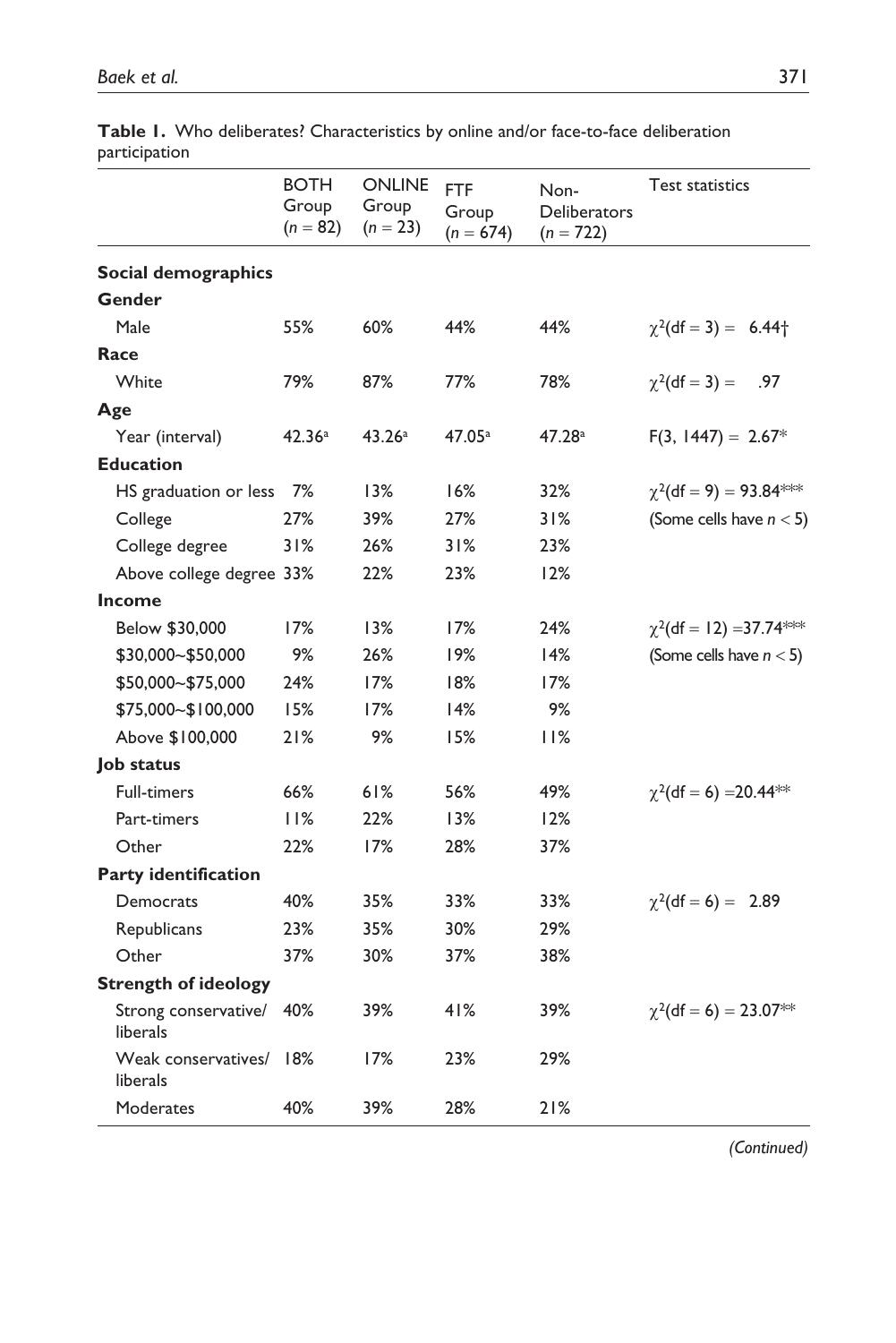|                                                    | BOTH<br>Group<br>$(n = 82)$ | ONLINE<br>Group<br>$(n = 23)$ | <b>FTF</b><br>Group<br>$(n = 674)$ | Non-<br>Deliberators<br>$(n = 722)$ | <b>Test statistics</b>                  |
|----------------------------------------------------|-----------------------------|-------------------------------|------------------------------------|-------------------------------------|-----------------------------------------|
| <b>Church-going</b>                                |                             |                               |                                    |                                     |                                         |
| 5-points Likert-type                               | 4.31ab                      | $3.74$ <sup>ab</sup>          | 4.46 <sup>a</sup>                  | 3.85 <sup>b</sup>                   | $F(3, 1447) = 9.43^{+44}$               |
| <b>Attitudinal characteristics</b>                 |                             |                               |                                    |                                     |                                         |
| Political knowledge<br>$(0-5)$                     | 3.30 <sup>a</sup>           | 2.70 <sub>bc</sub>            | 2.92 <sup>b</sup>                  | 2.42c                               | $F(3, 1497) = 27.93$ **                 |
| Social trust (0-3)                                 | 1.96 <sup>ab</sup>          | 1.48 <sup>ab</sup>            | 2.07a                              | 1.77 <sup>b</sup>                   | $F(3, 1337) = 10.68$ **                 |
| Political trust (0-3)                              | 1.60 <sup>b</sup>           | 1.45 <sup>ab</sup>            | 2.02 <sup>a</sup>                  | 1.88 <sup>b</sup>                   | 5.60**<br>$F(3, 1305) =$                |
| Political efficacy (0-9) 5.90 <sup>a</sup>         |                             | 4.65ab                        | 5.44a                              | 4.32 <sup>b</sup>                   | $F(3, 1421) = 31.50$ **                 |
| Political tolerance<br>$(0-2)$                     | 1.65ab                      | 1.50 <sup>ab</sup>            | 1.64 <sup>a</sup>                  | 1.52 <sup>b</sup>                   | $F(3, 1315) =$<br>$3.26*$               |
| Political interest<br>$(0 - 10)$                   | 8.16 <sup>a</sup>           | 7.17 <sup>ab</sup>            | 7.12 <sup>b</sup>                  | 5.66c                               | $F(3, 1492) = 46.90$ **                 |
| <b>Behavioral characteristics</b>                  |                             |                               |                                    |                                     |                                         |
| TV news watching<br>$(0-5)$                        | 2.04 <sup>a</sup>           | 2.09a                         | 2.10 <sup>a</sup>                  | 2.23a                               | $2.69*$<br>$F(3, 1462) =$               |
| Newspaper reading<br>$(0 - 5)$                     | 1.53 <sup>ab</sup>          | 1.43 <sup>ab</sup>            | 1.50 <sup>a</sup>                  | 1.31 <sup>b</sup>                   | $F(3, 1464) =$<br>8.24 ***              |
| Radio listening (0-5)                              | 1.93 <sup>a</sup>           | 1.70 <sup>a</sup>             | 1.82 <sup>a</sup>                  | 1.72 <sup>a</sup>                   | $F(3, 1464) =$<br>1.43                  |
| Email/instant message 3.57 <sup>a</sup><br>$(1-5)$ |                             | $2.70$ <sup>ab</sup>          | 2.12 <sup>b</sup>                  | 1.30 <sub>c</sub>                   | $F(3, 1093) = 54.32$ **                 |
| Access to the internet                             |                             |                               |                                    |                                     |                                         |
| Currently<br>connected                             | 100%                        | 100%                          | 77%                                | 66%                                 | $\chi^2$ (df = 3) = 61.70 <sup>**</sup> |
| Disconnected/DK                                    | 0%                          | 0%                            | 23%                                | 34%                                 |                                         |
| Internet use                                       |                             |                               |                                    |                                     |                                         |
| Do not use                                         | 0%                          | 0%                            | 23%                                | 34%                                 | $\chi^2$ (df = 9) = 119.53***           |
| Less than I hour                                   | 12%                         | 13%                           | 27%                                | 28%                                 |                                         |
| Between I and 4<br>hours                           | 59%                         | 52%                           | 40%                                | 29%                                 |                                         |
| Less than 4 hours                                  | 29%                         | 35%                           | 10%                                | 9%                                  |                                         |
| Civic participation<br>$(0-4)$                     | 1.63 <sup>a</sup>           | 1.26 <sup>ab</sup>            | 1.56 <sup>a</sup>                  | 0.92 <sup>b</sup>                   | $F(3, 1491) = 94.77$ **                 |
| Contacting elites<br>$(0-4)$                       | 2.84 <sup>a</sup>           | $2.22$ <sup>ab</sup>          | 2.10 <sup>b</sup>                  | 1.16c                               | 98.43***<br>$F(3, 1460) =$              |
| Electoral<br>participation (0-2)                   | 1.13 <sup>a</sup>           | $0.87$ <sup>ab</sup>          | 1.05 <sup>a</sup>                  | 0.70 <sup>b</sup>                   | $F(3, 1482) = 42.34$ **                 |

### **Table 1.** (Continued)

*(Continued)*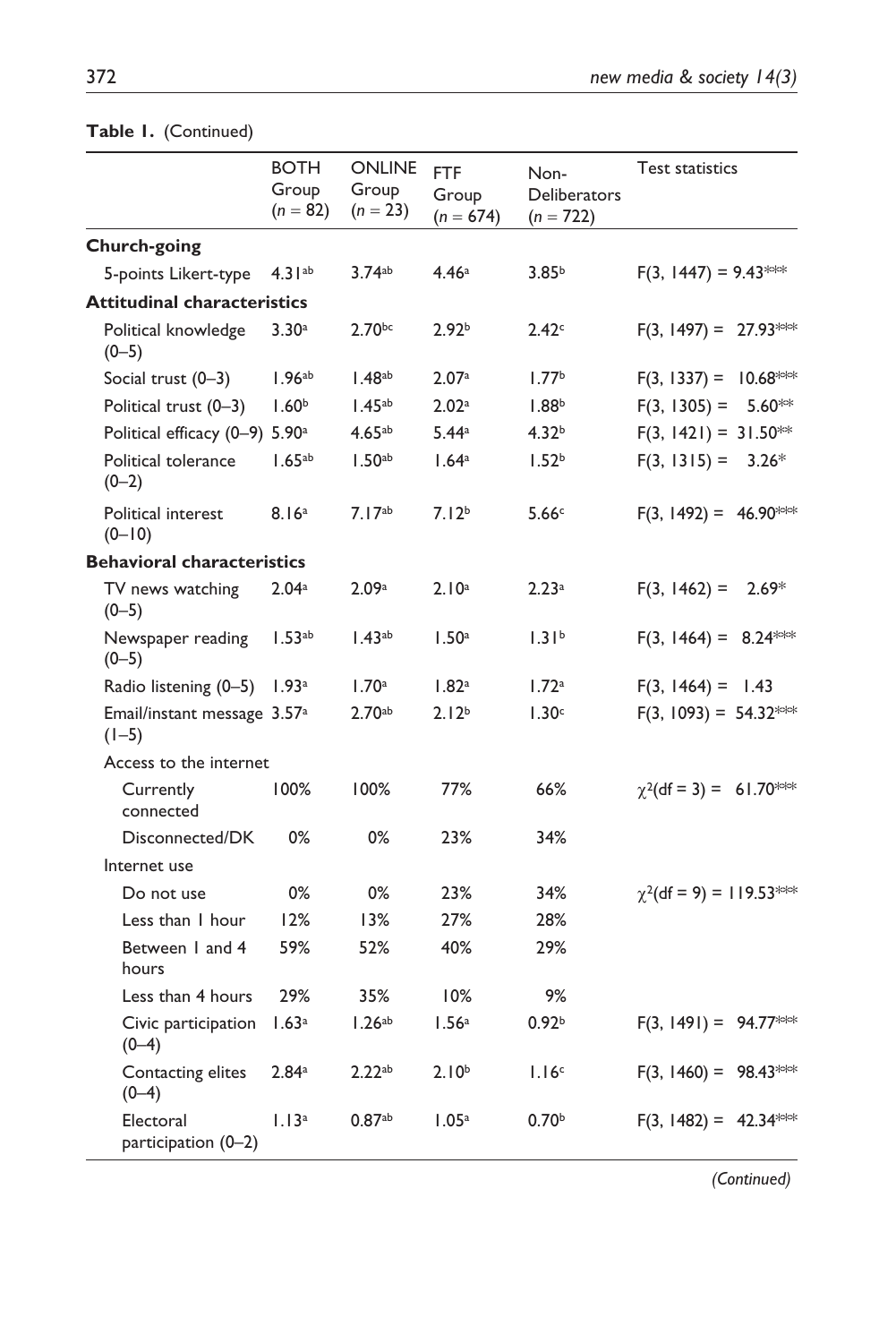|               | <b>BOTH</b><br>Group<br>$(n = 82)$ | <b>ONLINE</b><br>Group<br>$(n = 23)$ | <b>FTF</b><br>Group<br>$(n = 674)$ | Non-<br><b>Deliberators</b><br>$(n = 722)$ | <b>Test statistics</b>         |
|---------------|------------------------------------|--------------------------------------|------------------------------------|--------------------------------------------|--------------------------------|
| Boycotting    |                                    |                                      |                                    |                                            |                                |
| Yes           | 68%                                | 74%                                  | 59%                                | 54%                                        | $\chi^2$ (df = 3) = 44.82***   |
| No            | 32%                                | 26%                                  | 39%                                | 44%                                        |                                |
| Voted in 2002 |                                    |                                      |                                    |                                            |                                |
| Yes<br>No     | 82%<br>18%                         | 74%<br>26%                           | 81%<br>18%                         | 61%<br>38%                                 | $\gamma^2$ (df = 3) = 73.18*** |

#### **Table 1.** (Continued)

*Notes*:  $\uparrow$  *p* < .10, \* *p* < .05, \*\* *p* < .01, \*\* *p* < .001. Descriptive statistics include missing cases (not represented). Test statistics are calculated after pair-wise deletion of missing values.

*Groups sharing the same superscript (rows with F-ratios) are not statistically different from one another, after adopting Bonferroni family-wise adjustment (p < .05).*

#### *Why do people deliberate?*

What motivates people to deliberate? Answering the second research question, we find that across *all* groups, citizens deliberate primarily because the issue affects others and the community ( $M = 8.06$ ,  $SD = 2.67$ ). Feeling that it is one's duty as a citizen ( $M = 7.47$ ,  $SD = 2.94$ ) and being affected by the issue ( $M = 7.45$ ,  $SD = 3.17$ ) are also frequently noted, followed by interest in the issue  $(M = 6.59, SD = 3.37)$ . Interacting with people who share similar interests  $(M = 5.91, SD = 3.34)$  and being asked to participate ( $M = 4.57$ ,  $SD = 3.94$ ) are least important to joining deliberation, online or offline.

Do these motivations depend on the setting? Relative to online deliberators, offline ones are more likely to deliberate because it is their duty as a citizen or a community member and because they were asked to participate. Conviction that the issue affects others also more often encourages face-to-face than online deliberation, and is rated as central by those who participated in both. Moreover, online and offline participation are equally encouraged by being affected by or interested in an issue or by the desire to encounter people with a similar interest (see Table 2).

### *What is the deliberative experience?*

Although motivations are important, it is the process (or how the process is perceived) that primarily determines whether or not deliberation is successful. Our third research question, therefore, addresses perceived diversity and reported affective experiences. Participants generally see others as diverse by age ( $M = 6.03$ ,  $SD = 2.59$ ), gender ( $M =$ 5.77,  $SD = 2.91$ ), and income ( $M = 5.71$ ,  $SD = 2.58$ ), and also with regard to viewpoints  $(M = 5.26, SD = 2.84)$  and race/ethnicity  $(M = 4.69, SD = 3.15)$ . Are there differences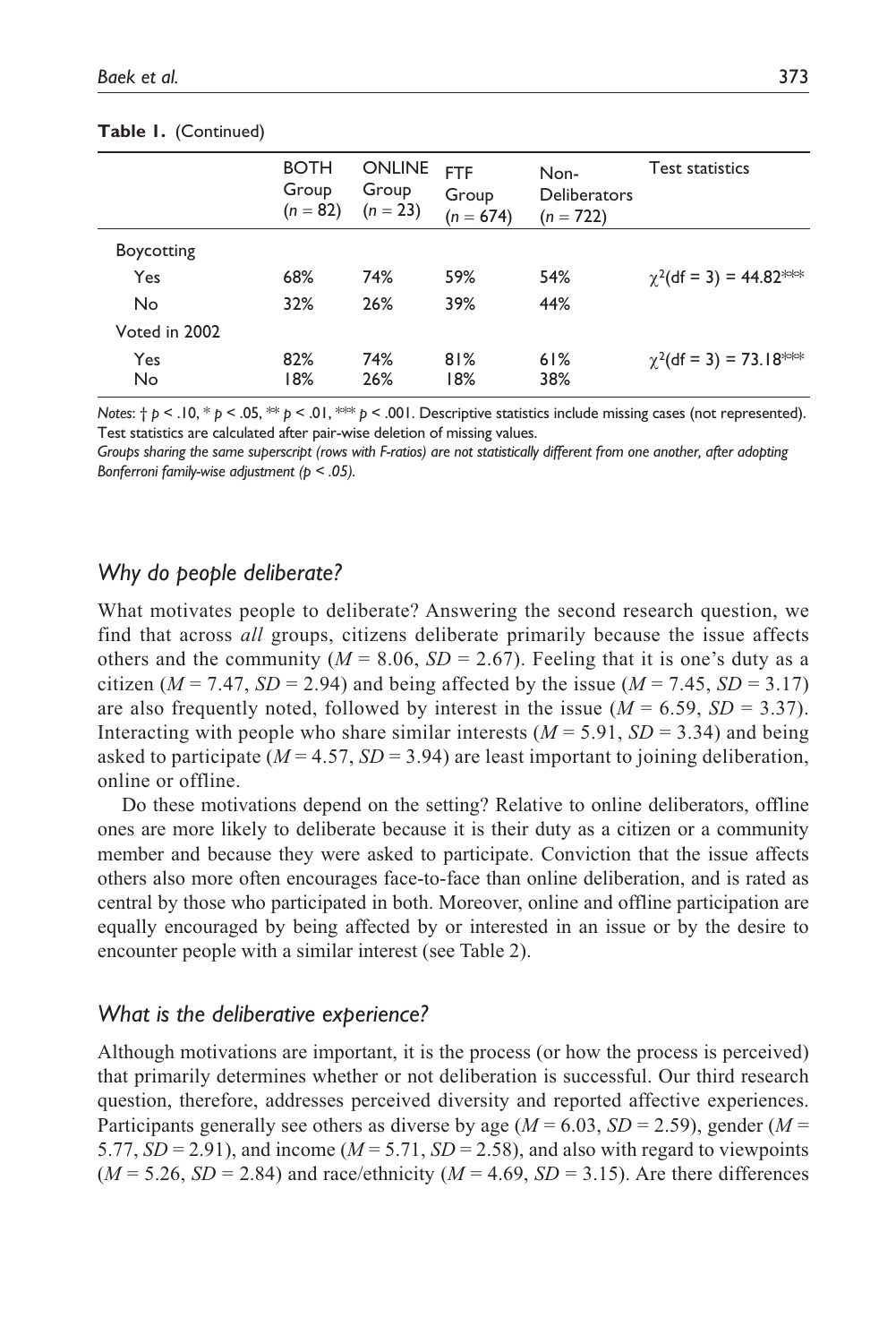|                                                           | Online<br>deliberation.<br>By BOTH<br>Group | Face-to-face<br>deliberation.<br>By BOTH<br>Group | Online<br>deliberation.<br>By ONLINE<br>Group | Face-to-face<br>deliberation.<br>By FTF Group | Log-likelihood<br>test $[\chi^2$ (df = 3)] |
|-----------------------------------------------------------|---------------------------------------------|---------------------------------------------------|-----------------------------------------------|-----------------------------------------------|--------------------------------------------|
| Feeling dutiful<br>$(n = 777)$                            | 5.98 <sup>a</sup>                           | 8.09 <sup>b</sup>                                 | 4.68 <sup>a</sup>                             | 7.67 <sup>b</sup>                             | 44.43***                                   |
| Affecting me or 7.52 <sup>a</sup><br>family ( $n = 778$ ) |                                             | 7.76a                                             | 5.74a                                         | 7.46 <sup>a</sup>                             | 7.32                                       |
| Affecting<br>community<br>$(n = 775)$                     | 7.11a                                       | 8.87 <sup>b</sup>                                 | 5.45a                                         | 8.16c                                         | 37.79***                                   |
| Interesting<br>topic $(n = 774)$                          | 7.33a                                       | 6.99a                                             | 6.86a                                         | 6.45a                                         | 6.14                                       |
| Shared interest<br>$(n = 777)$                            | 5.51a                                       | 6.07a                                             | 5.18 <sup>a</sup>                             | 5.96 <sup>a</sup>                             | 2.36                                       |
| Someone asked 3.04 <sup>a</sup><br>$(n = 773)$            |                                             | 5.15 <sup>b</sup>                                 | 2.86 <sup>a</sup>                             | 4.74 <sup>b</sup>                             | 18.72***                                   |

**Table 2.** Why do people deliberate? Mean comparison of reasons for deliberation

*Notes*: \*\*\* *p* < .001. Significance tests were done after controlling for the within-cluster effect (i.e. 'Both Group' measured twice).

*Groups sharing the same superscript are not statistically different from one another, after adopting Bonferroni familywise adjustment (p < .05).* 

*The log-likelihood test compares the log-likelihood of the testing model against that of the unconditional model.*

between face-to-face and online settings? As detailed in Table 3, both are seen as entailing similar levels of gender and age diversity, and online deliberation is perceived as slightly less diverse with regard to income. Two notable findings are based on the assessments of those who attended *both* offline *and* online deliberation. First, those participants perceived more racial/ethnic diversity when deliberating online than offline. Secondly, they were also exposed to more diverse viewpoints online than offline, a perception shared by those who deliberated only online relative to those who attended only offline deliberations.

With regard to other factors, across all groups, citizens report enthusiasm  $(M = 6.50)$ ,  $SD = 2.64$ ) and understanding different views ( $M = 6.12$ ,  $SD = 2.76$ ) more frequently than anger ( $M = 3.65$ ,  $SD = 3.28$ ) or anxiety ( $M = 2.97$ ,  $SD = 3.09$ ). Do online and offline deliberations elicit different experiences? While both settings are equally likely to induce anger, online deliberation elicits less anxiety but also less enthusiasm. Drawing on the telling assessments from participants in both settings, online deliberation is more likely to induce anger.

In addition to generating positive emotions, deliberation should also encourage people to attend to dissimilar views. While there are no differences between face-to-face and online deliberation in this respect, offline only deliberators report understanding different viewpoints slightly more than the other groups (see Table 3).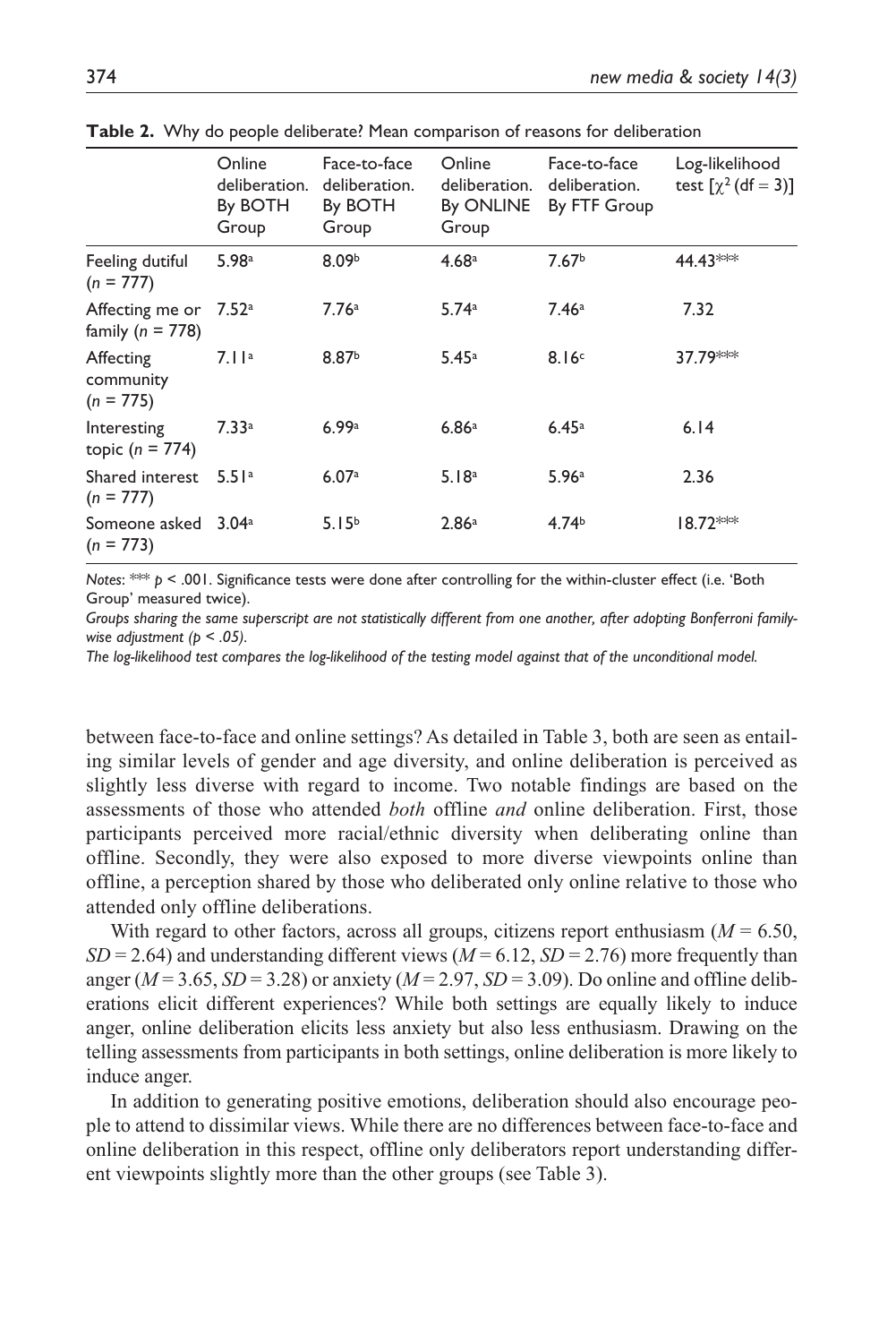### *What are the effects?*

Our final research question addresses the effects produced by deliberation. Across all groups, teaching factual knowledge is the primary goal  $(M = 7.76, SD = 2.71)$ , followed by reaching agreement ( $M = 7.05$ ,  $SD = 2.87$ ), and taking action to address the problem  $(M = 6.91, SD = 2.92)$ . Although providing an opportunity to air different viewpoints is crucial to deliberation, this aim was reported as less important  $(M = 5.26$ ,  $SD = 2.84$ .

Do the goals depend on whether deliberation is face-to-face versus online? Table 4 shows that teaching about the issue in a neutral, factual way is perceived as less central to online versus offline discussions. The two settings are similar, however, with regard to allowing people to air various opinions and discuss different viewpoints. Reaching

|                                                 | Online<br>deliberation.<br>By BOTH<br>Group | Face-to-face<br>deliberation.<br>By BOTH<br>Group | Online<br>deliberation.<br>By ONLINE<br>Group | Face-to-face<br>deliberation.<br>By FTF Group | Log-likelihood<br>test $[\chi^2$ (df = 3)] |
|-------------------------------------------------|---------------------------------------------|---------------------------------------------------|-----------------------------------------------|-----------------------------------------------|--------------------------------------------|
| <b>Affective experiences</b>                    |                                             |                                                   |                                               |                                               |                                            |
| Enthusiastic<br>$(n = 778)$                     | 6.03a                                       | 6.73a                                             | 4.70 <sup>b</sup>                             | 6.59a                                         | $14.37**$                                  |
| Anxious<br>$(n = 776)$                          | 3.27a                                       | 3.54 <sup>a</sup>                                 | 2.52 <sup>a</sup>                             | 3.75a                                         | 4.46                                       |
| Angry ( $n = 775$ )                             | 3.93a                                       | $3.45^{ab}$                                       | 3.48 <sup>ab</sup>                            | 2.77 <sup>b</sup>                             | $12.98**$                                  |
| Understanding<br>different views<br>$(n = 773)$ | 5.86 <sup>a</sup>                           | 5.96 <sup>a</sup>                                 | 5.26 <sup>a</sup>                             | 6.20a                                         | 3.79                                       |
| <b>Perceived diversity</b>                      |                                             |                                                   |                                               |                                               |                                            |
| Gender diversity<br>$(n = 767)$                 | 6.00a                                       | 6.18 <sup>a</sup>                                 | 6.06a                                         | 5.69a                                         | 2.53                                       |
| Race diversity<br>$(n = 761)$                   | 6.10a                                       | 5.00 <sub>ab</sub>                                | 5.00 <sub>ab</sub>                            | 4.51 <sup>b</sup>                             | $14.14**$                                  |
| Age diversity<br>$(n = 769)$                    | 6.63a                                       | 6.54a                                             | 5.85a                                         | 5.92a                                         | 7.44 <sub>†</sub>                          |
| Income diversity<br>$(n = 709)$                 | 6.57a                                       | 5.89a                                             | 6.00a                                         | 5.61a                                         | $7.00+$                                    |
| Viewpoint<br>diversity ( $n = 770$ )            | 6.56a                                       | 4.80 <sup>b</sup>                                 | 5.96ab                                        | 5.14 <sup>b</sup>                             | $19.66***$                                 |

**Table 3.** What are the deliberation experiences? Mean comparison of deliberative experiences.

*Notes*: \*\* *p* < .01, \*\* *p* < .001. Significance tests were done after controlling for the within-cluster effect (i.e. 'Both Group' measured twice).

*Groups sharing the same superscript are not statistically different from one another, after adopting Bonferroni familywise adjustment (p < .05).* 

*The log-likelihood test compares the log-likelihood of the testing model against that of the unconditional model.*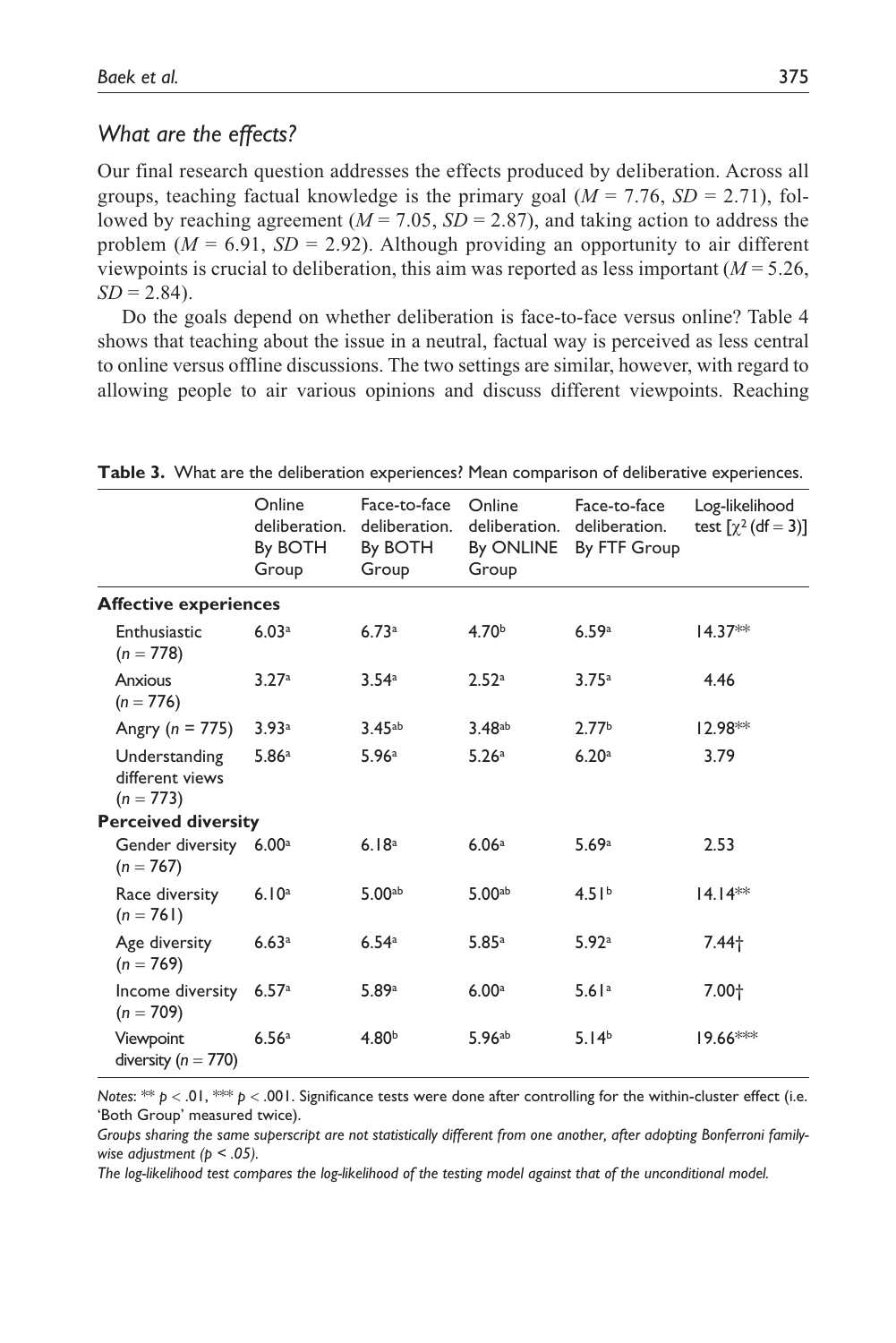|                                                      | Online<br>By BOTH<br>Group | Face-to-face Online<br>By BOTH<br>Group | deliberation. deliberation. deliberation. deliberation.<br>Group | Face-to-face<br>By ONLINE By FTF Group $(df = 3)]$ | Log-likelihood<br>test $\lceil \chi^2 \rceil$ |
|------------------------------------------------------|----------------------------|-----------------------------------------|------------------------------------------------------------------|----------------------------------------------------|-----------------------------------------------|
| <b>Functions of deliberation</b>                     |                            |                                         |                                                                  |                                                    |                                               |
| Teaching factual<br>knowledge $(n = 770)$            | 5.65a                      | 7.57 <sup>b</sup>                       | 4.59a                                                            | 7.45 <sup>b</sup>                                  | 45.48***                                      |
| Airing differences<br>$(n = 772)$                    | 8.24a                      | 7.65a                                   | 7.64 <sup>a</sup>                                                | 7.72 <sup>a</sup>                                  | 2.78                                          |
| Inducing agreement 5.32 <sup>a</sup><br>$(n = 768)$  |                            | 7.02 <sup>b</sup>                       | 5.50 <sub>ab</sub>                                               | 7.31 <sup>b</sup>                                  | 39.30***                                      |
| Action taking<br>$(n = 764)$                         | 5.44a                      | 6.89 <sup>b</sup>                       | 5.09 <sub>ab</sub>                                               | 7.15 <sup>b</sup>                                  | 32.27***                                      |
| <b>Deliberation outcomes</b>                         |                            |                                         |                                                                  |                                                    |                                               |
| Decision made?<br>$(n = 776)$ [Dichotomous]          | 0.34a                      | 0.65 <sup>b</sup>                       | 0.17a                                                            | 0.53 <sup>b</sup>                                  | 27.60***                                      |
| Did you agree?                                       |                            |                                         |                                                                  |                                                    |                                               |
| Yes                                                  | 30%                        | 59%                                     | 13%                                                              | 49%                                                |                                               |
| No                                                   | 4%                         | 4%                                      | 4%                                                               | 3%                                                 |                                               |
| Filtered                                             | 66%                        | 38%                                     | 83%                                                              | 48%                                                |                                               |
| Did others agree?                                    |                            |                                         |                                                                  |                                                    |                                               |
| Yes                                                  | 32%                        | 59%                                     | 17%                                                              | 49%                                                |                                               |
| No                                                   | 2%                         | 6%                                      | 0%                                                               | 2%                                                 |                                               |
| Filtered                                             | 66%                        | 35%                                     | 83%                                                              | 49%                                                |                                               |
| Follow-up actions<br>$(n = 776)$ [Dichotomous]       | $0.35^{ab}$                | 0.52a                                   | 0.09 <sup>b</sup>                                                | 0.30 <sub>ab</sub>                                 | 4.46                                          |
| Future deliberation 8.45 <sup>a</sup><br>$(n = 777)$ |                            | 9.29 <sup>b</sup>                       | 6.09c                                                            | 8.46 <sup>a</sup>                                  | 31.50***                                      |

**Table 4.** What are the outcomes? Mean comparison of consequences of deliberation

*Notes*: \*\*\* *p* < .001. Significance tests were done after controlling for the within-cluster effect (i.e. 'Both Group' measured twice).

*Groups sharing the same superscript are not statistically different from one another, after adopting Bonferroni familywise adjustment (p < .05).* 

*The log-likelihood test compares the log-likelihood of the testing model against that of the unconditional model. Two outcome variables with [Dichotomous] are assumed binomial distribution.*

consensus about the issue, its causes, and/or how it might be addressed is slightly less important to online than to offline deliberations, and this is especially so according to those who took part in both. Consequently, face-to-face deliberations more often lead to a consensual outcome. Among those who deliberated offline only, 53% reported that the last meeting ended with a decision regarding what should be done to address the issue, as compared to 17% online only deliberators. Those who joined both settings were also more likely to reach a decision when deliberating face-to-face. Although consensus is important, perceiving it as fair is more crucial. Here, face-to-face deliberation emerges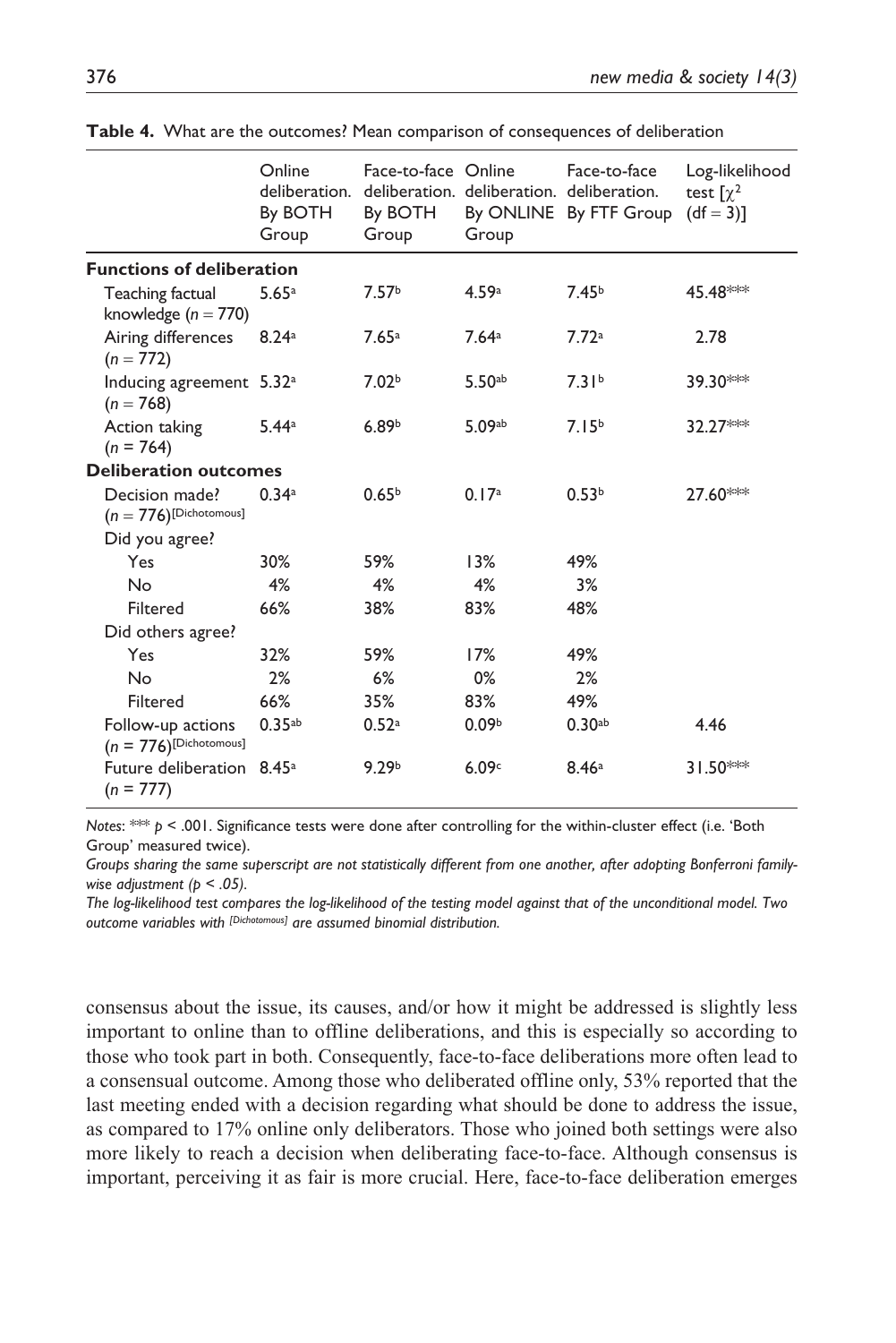as more consensual, both with respect to respondents' agreement with the group decision as well as with respondents' perception that others agreed.

Accordingly, face-to-face deliberations more frequently lead to actions to address the discussed problem. Among those who participated in both settings, roughly half reported engaging in charitable, civic, or political activities following deliberating face-to-face, as compared to 35% who did so after deliberating online. Among those who deliberated only online, 9% reported following up with concrete actions. Theorists hope that citizens will not only join deliberation, but also that this will become intrinsic to their democratic participation. Overall, deliberators intend to participate again  $(M = 8.47, SD = 2.38)$ . Although face-to-face settings impose higher costs (e.g. time and psychological commitment), those who deliberated offline only are more likely to do it again than online only deliberators. Not surprisingly, those who took part in both settings are most willing to deliberate in the future. Notably, this group is substantially more likely to join face-toface than online discussions.

### **Discussion**

The claimed benefits produced by deliberation have initiated 'a plethora of deliberative efforts' (Mendelberg, 2002: 154). Those efforts have mostly aimed at organizing face-toface deliberation, because the 'exemplars of deliberation, and many of the ideals and normative standards that we associate with it, are based on situations involving face-toface talk among small numbers of people' (Page, 1996: 2–3). Some scholars, however, have argued that it is the online environment that may better meet deliberative ideals because it overcomes limitations inherent in face-to-face deliberation, such as resources needed to aggregate citizens, costs imposed on participants, limited minority participation, and threats that stereotypes silence underrepresented voices. Other scholars have conversely cautioned that the internet might undermine normative standards by reinforcing inequalities, facilitating exposure to consonant ideas, weakening community bonds, and encouraging incivility.

Although evidence exists to buttress all these points, research has analyzed face-toface and online deliberation independently. Our analysis attempted to fill this gap. Drawing on a national sample, we directly compared face-to-face and online deliberation with regard to participants, motivations, process, and effects. Although exploratory, our analysis offers some noteworthy results and adds to the literature on online environment and deliberative practices in the United States.

With regard to 'who participates,' there are several central findings. Although hopes were that the internet would provide an inclusive forum, structural constraints continually determine who deliberates. As critical deliberative theorists have noted with regard to face-to-face settings, online forums seem to reflect the power- and class-based divides that especially pertain to socioeconomic factors. The educated and affluent citizens are more likely than the less educated and the less wealthy to have internet access. Also, white, employed, and well-off males join online forums more often than other groups and thus – naturally – their perspectives are better represented than the opinions held by the traditionally underrepresented citizens. As some studies have suggested, 'the pessimistic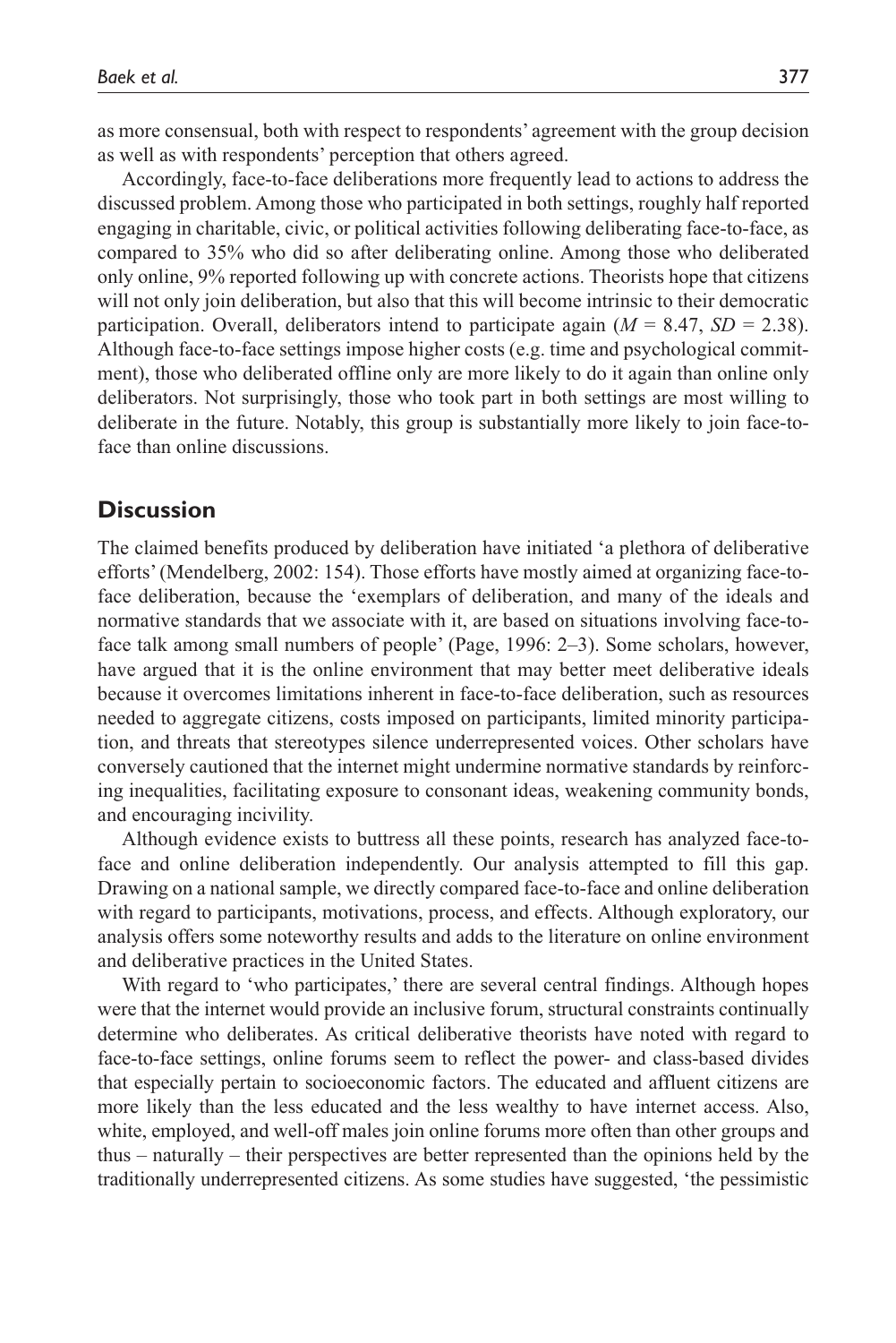view that the Internet would simply map onto or perhaps exacerbate already existing inequalities in civic engagement is warranted' (Jennings and Zeitner, 2003: 330).

Importantly, online forums may not exacerbate partisan or ideological divides. Although deliberation tends to attract citizens with strong partisan and ideological attachments (Patterson, 2003), independents and moderates also actively deliberate. Independents are more likely to attend face-to-face meetings than Democrats or Republicans. Inasmuch as Independents refuse to affiliate with either one or the other major party, this finding may indicate that deliberative forums may be attracting citizens whose viewpoints are broader or more alternative than the general 'mainstream.' Because our data do not offer any information as to the opinions expressed within these forums, these speculations need to be corroborated with content analyses. Studies that compare perspectives voiced within the two settings are also needed to shed light on whether the setting itself may affect the issues discussed, the views expressed, their range, and so forth. We also find that moderates are as likely to attend both settings and join online discussions as strong ideologues, which may indicate that deliberative forums are open for sound discussion across divides. Determining whether moderates polarize while talking with strong ideologues or whether they bridge ideological divides is a fruitful area for future research.

Some noteworthy patterns emerge with regard to attitudinal and behavioral characteristics. Not surprisingly, those endowed with civic skills or prior knowledge deliberate more. Contrary to what would be expected, online deliberators report less *traditional* political engagement than face-to-face deliberators. Nonetheless, a new online-citizenship model might have emerged, in that those deliberators exchange information; contact elites, perhaps due to numerous online platforms for expression; and exercise consumer power for political reasons, perhaps due to information on how to protest and what to buy or not to buy (Micheletti and Stolle, 2007; Zukin et al., 2006).

Illustrating the current sociopolitical climate in the US, in which boundaries between religion and politics are increasingly blurred, our analysis underscores the mobilizing influence exerted by church attendance (Denton, 2005). Those who frequently attend religious services also frequently debate politics, primarily face-to-face. Countering the general knowledge, we also find that non-deliberators have *higher* political trust than those who deliberate online and in both settings. This finding might paradoxically restore the democratic utility of political distrust, in that this attitude might encourage citizens to communicate with each other, increase their surveillance over political process, and mobilize them to action (Warren, 1999). This finding may also indicate that citizens could have lost faith in the government fulfilling its responsibilities, and see the need to take action themselves.

With regard to 'why citizens deliberate,' face-to-face deliberation seems to be motivated by community-oriented concerns, while discussing online is relatively free from external pressures. Our findings on 'what are deliberative experiences' might be related to those motivations. Because face-to-face deliberation might strengthen local social capital (Putnam, 2001) and because local communities are relatively homogeneous (Bishop, 2004), online deliberation, freed from geographical constraints, provides more opportunities to interact with politically and racially diverse citizens. Importantly, those who participated in both settings are particularly likely to see online deliberation as more diverse. Because those citizens can actually *compare*, their reports might accurately portray the differences between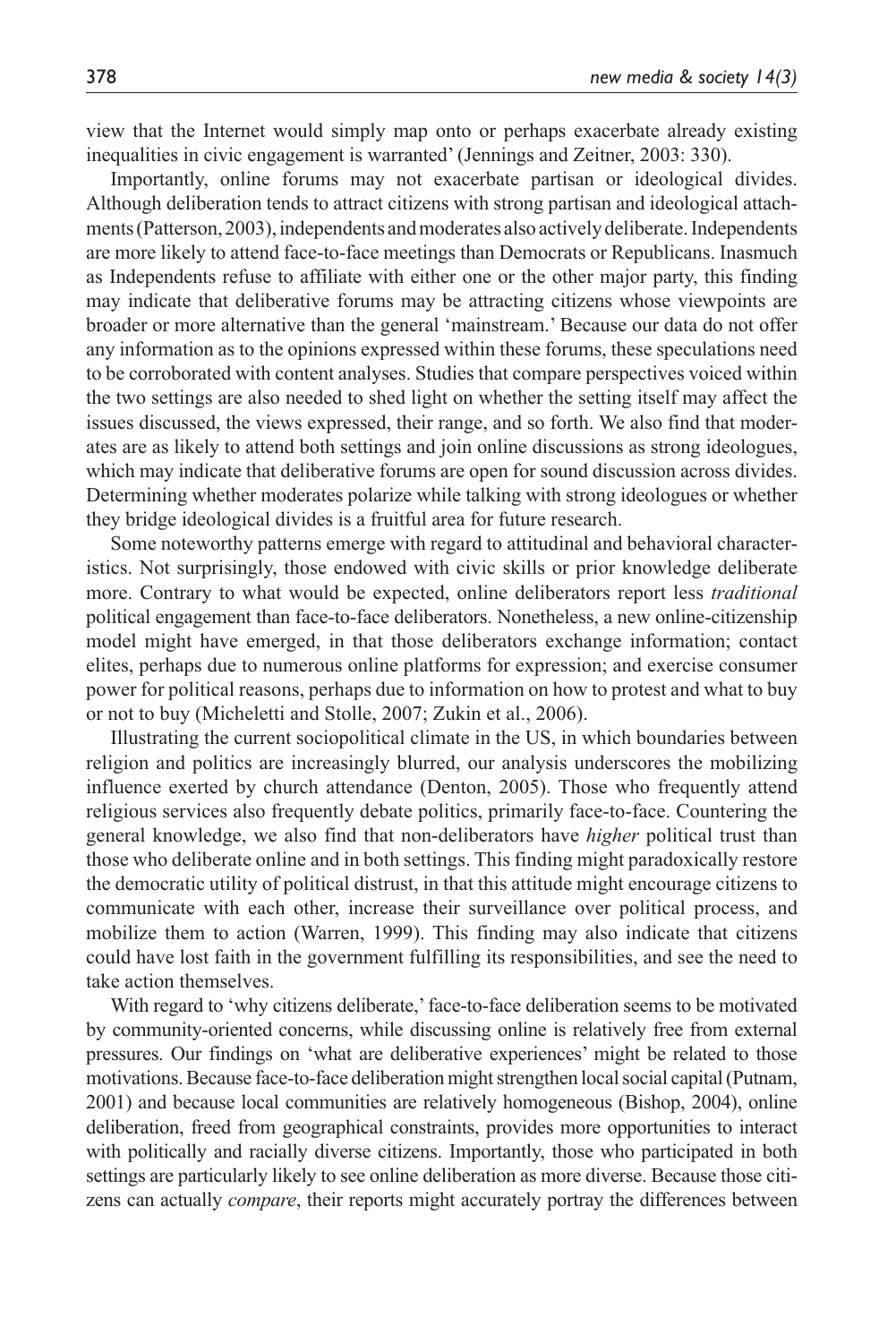these two settings. All in all, although the internet facilitates connections with like-minded groups, people may be using it to expose themselves to greater diversity than is present in their immediate communities.

What outcomes does deliberation produce? Online debates seem less structured and/or less constrained than face-to-face ones in that the former teach fewer facts and generate less agreement, especially according to those citizens who deliberated in both settings. Online deliberation, in other words, does not demand consensus and followup actions. Inasmuch as arriving at a consensual decision and feeling the group commitment increases satisfaction or self-efficacy, online deliberators – who lack these reinforcements – are less willing to deliberate in the future. Importantly, those who participated in both settings are much more likely to attend face-to-face than online deliberations.

As with any study, ours comes with several key limitations. For one, our findings depend on self-report and it is possible that some exogenous factors encourage individuals to deliberate and also determine certain experiences or drive certain assessments. Because, given its novelty, our study was concerned with describing and contrasting face-to-face and online settings, we did not conduct multivariate analyses that could rule out some third variables or identify potential mediating and moderating factors. Analyses that use stringent controls are the logical next step that will provide more detailed information on the two deliberative processes.

In addition, reliance on self-report does not allow making any claims regarding the quality and the processes occurring in the deliberative settings. With regard to online deliberation, much online interaction does not generate continuing discussions, but involves users who participate sporadically or whose utterances remain unaddressed (Hill and Hughes, 1997). Face-to-face settings may also silence opinions perceived as unpopular or unqualified – which may also be the case online, with flaming for example – and rely on participants who *appear* better informed or more persuasive based on expert look, greater self-confidence, or other cues conveyed face-to-face. While our data cannot determine whether the deliberative settings meet the theoretical requirements, some scholars argue that individual perceptions and subjective experiences might matter more to stimulating the benefits of deliberation than the presence of processes that scholars judge as ideal (e.g., Mutz, 2002).

Further, the comparisons between face-to-face and online deliberations are based on the reports provided by those who debated offline ('F2F' and 'Both' groups) and those who joined online discussions ('Online' and 'Both' group). This approach presents two challenges. First, we face an unbalanced sample problem, in that the sub-sample sizes are different, with a small number of online only deliberators and a larger group of those who participated offline only. This might make the comparisons between the 'Online' and the other groups statistically unstable. At the same time, our most telling findings come from the larger group that deliberated both face-to-face and online and that is especially suitable to judging their differential qualities. Using propensity score matching (Rosenbaum, 2002) we additionally examined whether our results are stable. We found that unequal cell sizes do not undermine our conclusions (contact authors for details).

Further, the cross-sectional design precludes any claims regarding causal direction. Fortunately, our dataset contains items that assess political participation that was a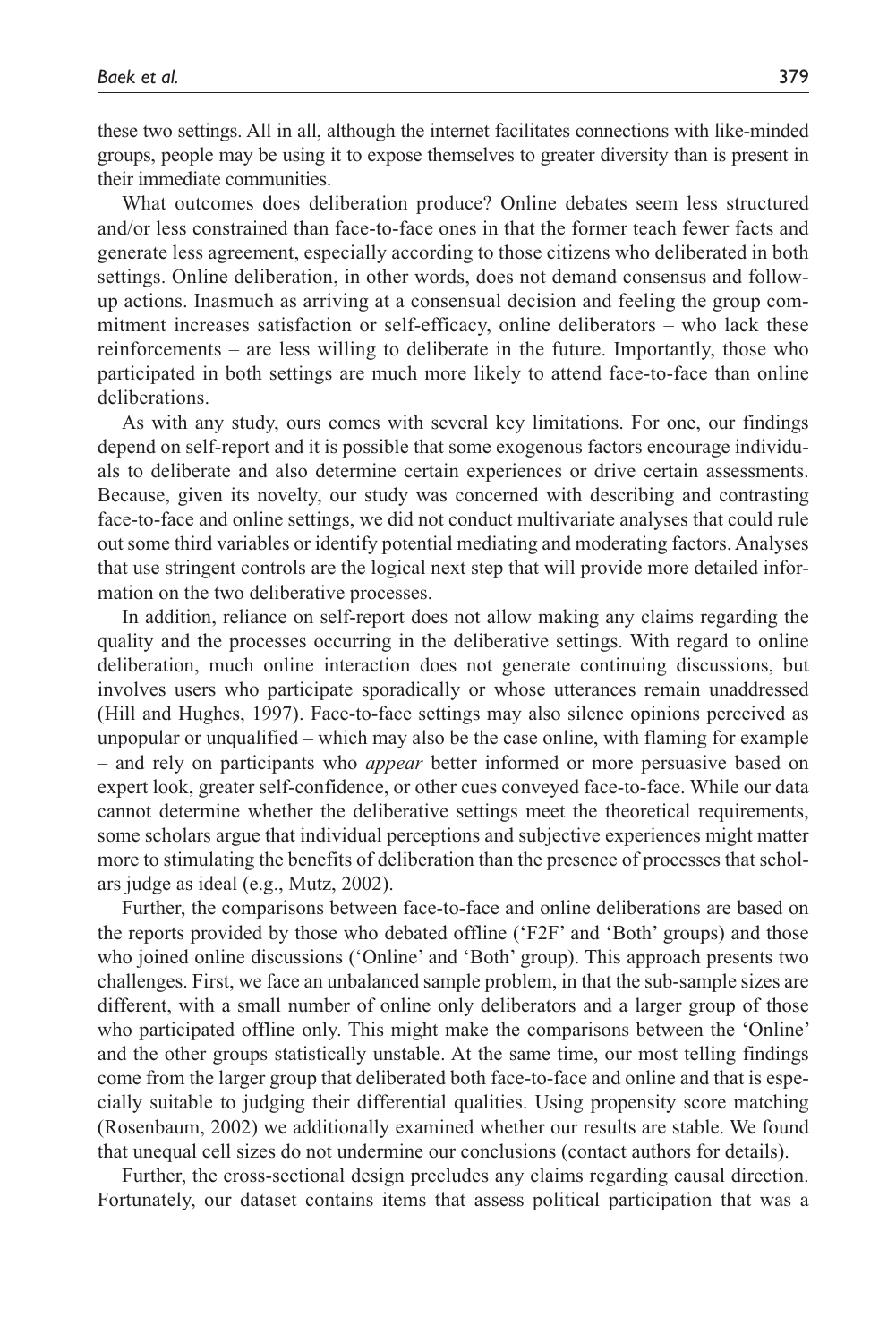direct follow-up to deliberation. Hence, at least with this one measure, we can tap the effects, albeit self-reported, produced by deliberative engagement.

More broadly, findings from the US context may not be applicable elsewhere. This is because the US has a two-party system and a citizen's party affiliation is generally associated with his/her political ideology. Deliberation in countries with multi-party systems may thus be markedly different. Also, inasmuch as the perspectives voiced during deliberation reflect mainstream politics, these perspectives may be narrower in range in the US than elsewhere. Comparing deliberative settings in different national contexts would be a worthwhile, while also challenging, endeavor that could shed light on the constraints imposed on deliberative practices.

Despite these limitations and despite being only a glimpse into citizens' discursive activities, our study offers findings with both practical and theoretical implications. First, because most online deliberators also deliberate face-to-face, the online environment supplements the traditional deliberative sphere, rather than replaces it. We see this finding as optimistic in that the internet provides another forum for political discussion, one that connects diverse citizens across the country or the globe and alleviates the pressures associated with single-issue community participation.

Secondly, the contrasting predictions regarding the two settings might be posed in black and white terms. Similarly to face-to-face deliberation, while advantageous in some respects, online deliberation presents its own challenges. Those mostly pertain to its potential to reinforce inequalities and also to generating negative emotions and not offering the satisfaction that comes from reaching a decision and addressing a problem. At the same time, online settings meet the central deliberative requirement: they involve diverse citizens and expose them to dissimilar views. This finding is somehow surprising given the pessimistic prophecies regarding homogeneity and reinforcement occurring in online groups. At the same time, dissimilarity may generate anger or anxiety. Yet – as online communication becomes more prevalent – citizens may grow accustomed to talking politics with different associates, and the negative emotions will dissipate as a result. That is, the limitations that online deliberation now involves may be transient.

Although our study should be considered as only a beginning of an important effort to disentangle the dynamic processes occurring in deliberative settings, our analysis provides an uplifting portrayal of the possibilities open to those who engage in political discussions. Because online deliberation does not replace face-to-face deliberation but rather supplements it, these two deliberative forums differentially – but equally – contribute to healthy democracy.

#### **Acknowledgements**

We are grateful to Professors Lawrence Jacobs, Fay Lomax Cook, and Michael X Delli Carpini for giving us access to the survey data.

#### **Notes**

1. One exception is a study by Wojcieszak, Baek and Delli Carpini (2009) who assessed the effects of deliberation format (i.e. face-to-face versus online) on the interrelationships among such factors as motivations to deliberate, perceived diversity, elicited emotions, enhanced understanding, etc. The authors also used network analysis to explore which factors are central to the two types of deliberative formats and how they influence the overall experience.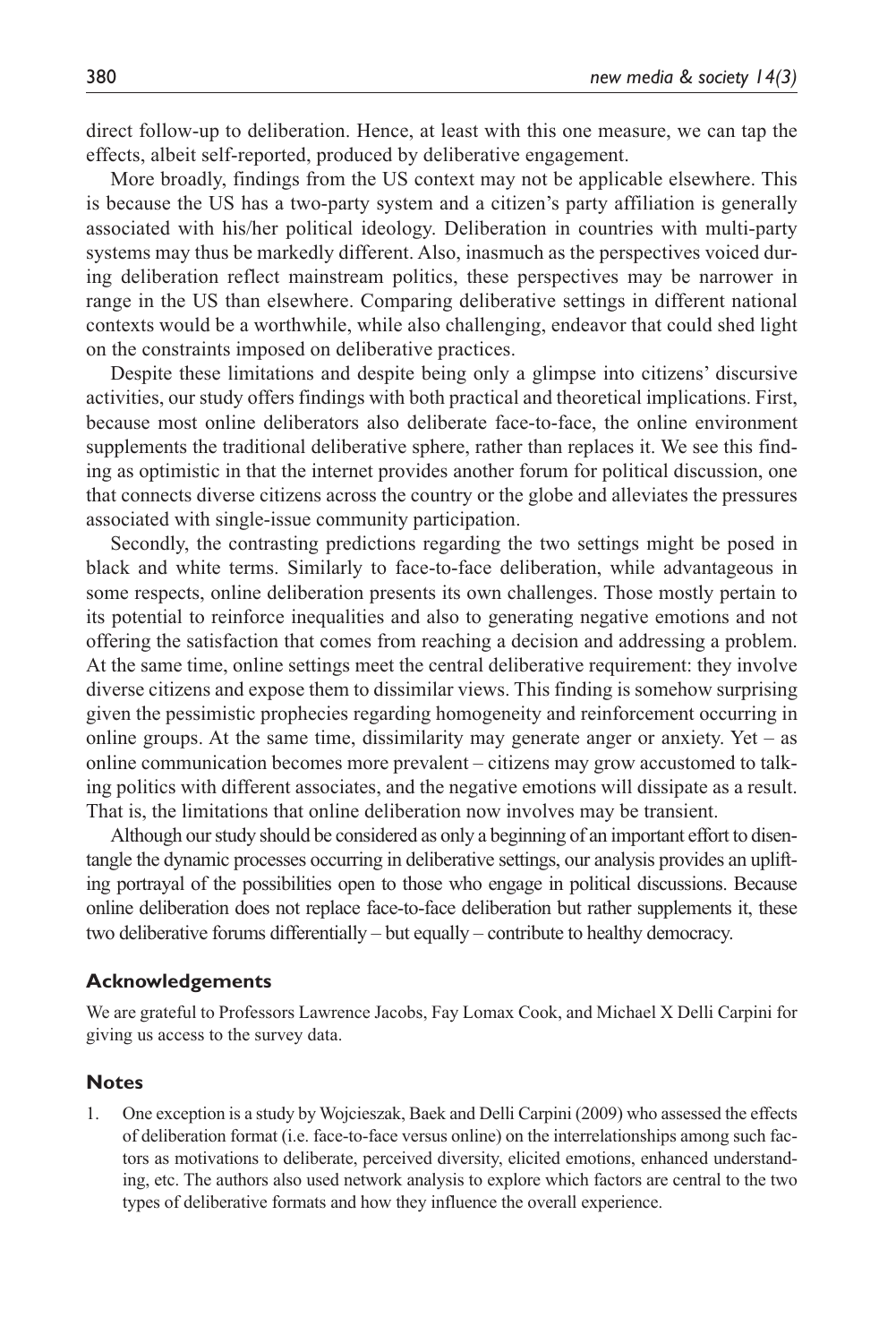#### **References**

- Arendt H (1968) *Between Past and Future: Eight Exercises in Political Thought*. New York: Viking Press.
- Aronson J, Lustina MJ, Good C, Keough K, Steele CM and Brown J (1999) When white men can't do math: Necessary and sufficient factors in stereotype threat. *Journal of Experimental Social Psychology* 35(1): 29–46.
- Bargh JA, McKenna KYA and Fitzsimons GM (2002) Can you see the real me? Activation and expression of the 'true self' on the internet. *Journal of Social Issues* 58(1): 33–48.
- Benhabib S (1996) Toward a deliberative model of democratic legitimacy. In: Benhabib S (ed.) *Democracy and Difference: Contesting the Boundaries of the Political*. Princeton, NJ: Princeton University Press, 67–94.
- Bishop B (2004) Trends in polarization, public opinion. Paper presented at Polarization of American Politics: Myth or Reality? Princeton University, 3–4 December.
- Blader SL and Tyler TR (2003) A four-component model of procedural justice: Defining the meaning of a 'fair' process. *Personality and Social Psychology Bulletin* 29(6): 747–758.
- Bornstein G and Rapoport A (1988) Intergroup competition for the provision of step-level public goods: Effects of preplay communication. *European Journal of Social Psychology* 18(2): 125–142.
- Brunsting S and Postmes T (2002) Social movement participation in the digital age: Predicting offline and online collective action. *Small Group Research* 33(5): 525–554.
- Denton RE, Jr (2005) Religion and the 2004 presidential campaign. *American Behavioral Scientist* 49(1): 11–31.
- Fishkin JS (1995) *The Voice of the People: Public Opinion and Democracy*. New Haven, CT: Yale University Press.
- Fraser N (1990) Rethinking the public sphere: A contribution to the critique of actually existing democracy. *Social Text* 25/26: 56–80.
- Garrett RK (2006) Protest in an information society: A review of literature on social movements and new ICTs. *Information, Communication & Society* 9(2): 202–224.
- Gastil J and Dillard JP (1999) Increasing political sophistication through public deliberation. *Political Communication* 16(1): 3–23.
- Gutmann A and Thompson D (1996) *Democracy and Disagreement*. Cambridge, MA: Belknap Press of Harvard University Press.
- Habermas J (1991) *The Structural Transformation of the Public Sphere: An Inquiry into a Category of Bourgeois Society*. Cambridge, MA: MIT Press.
- Hill KA and Hughes JE (1997) Computer-mediated political communication: The usenet and political communities. *Political Communication* 14(1): 3–27.
- Jacobs LR, Cook FL and Delli Carpini MX (2009) *Talking Together: Public Deliberation and Political Participation in America*. Chicago, IL: University of Chicago Press.
- Jennings MK and Zeitner V (2003) Internet use and civic engagement. *Public Opinion Quarterly* 67(3): 311–334.
- Luskin RC, Fishkin JS and Iyengar S (2006) Considered Opinions on U.S. Foreign Policy: Evidence from Online and Face-to-Face Deliberative Polling. Available at: cdd.stanford.edu/ research/papers/2006/foreign-policy.pdf (accessed 3 September 2010).
- Luskin RC, Fishkin JS and Jowell R (2002) Considered opinions: Deliberative polling in Britain. *British Journal of Political Science* 32(03): 455–487.
- McKenna KYA and Bargh JA (2000) Plan 9 from cyberspace: The implications of the internet for personality and social psychology. *Personality and Social Psychology Review* 4(1): 57–75.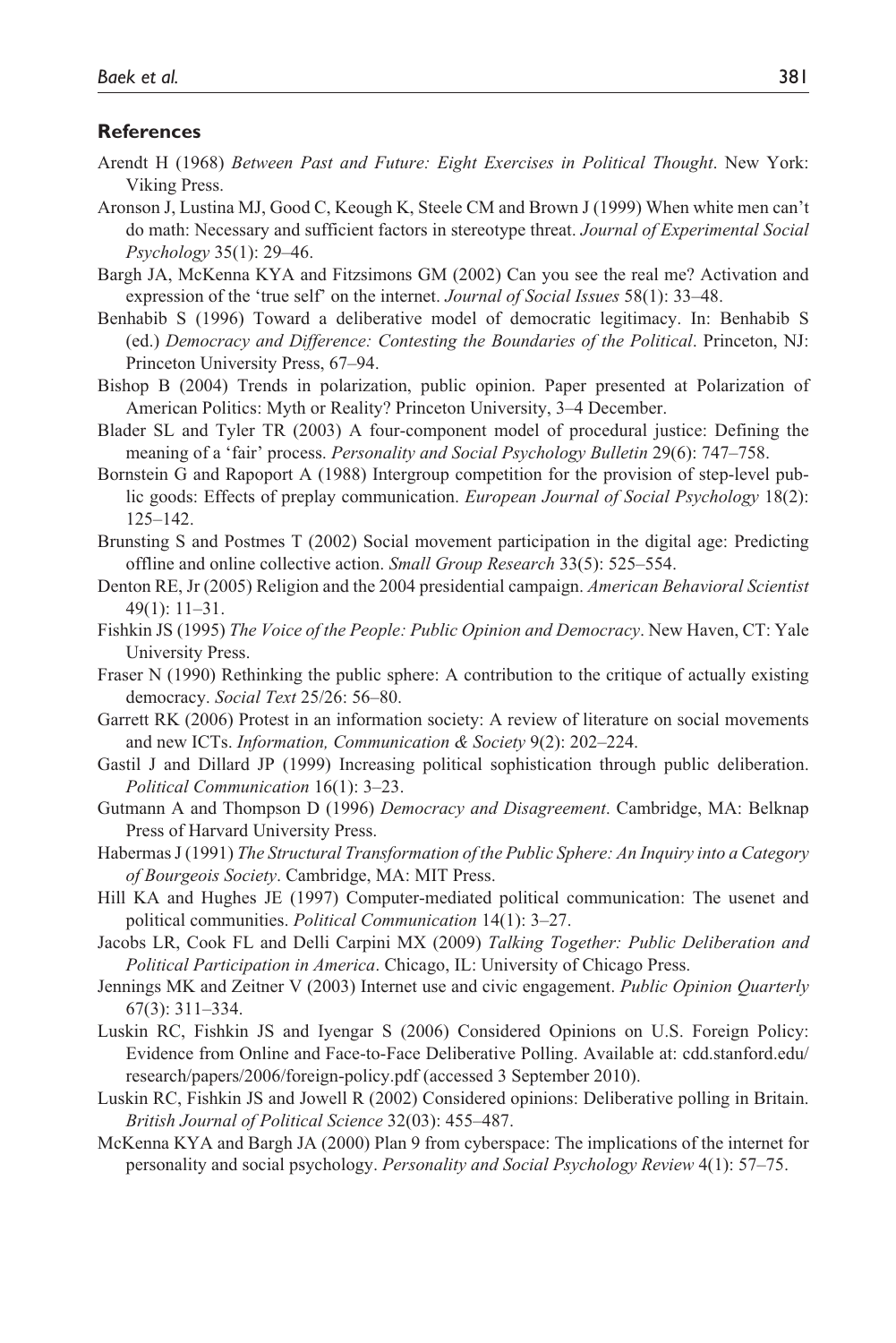- McLeod JM, Scheufele DA, Moy P, Horowitz EM, Holbert RL, Zhang W, Zubric S and Zubric J (1999) Understanding deliberation: The effects of discussion networks on participation in a public forum. *Communication Research* 26(6): 743–774.
- Mendelberg T (2002) The deliberative citizen: Theory and evidence. In: Delli Carpini M, Huddy L and Shapiro R (eds) *Micropolitics: Political Decisionmaking, Deliberation and Participation*. Greenwich, CT: JAI Press, 151–193.
- Mendelberg T and Oleske J (2000) Race and public deliberation. *Political Communication* 17(2): 169–191.

Micheletti M and Stolle D (2007) Mobilizing consumers to take responsibility for global social justice. *The ANNALS of the American Academy of Political and Social Science* 611(1): 157–175.

Mill JS (1956) *On Liberty*. Indianapolis, IN: Bobbs-Merrill.

- Mouffe C (2000) *The Democratic Paradox*. London: Verso.
- Mutz DC (2002) Cross-cutting social networks: Testing democratic theory in practice. *American Political Science Review* 96(1): 111–126.
- National Telecommunications and Information Administration (2010) *Digital Nation: 21st Century America's Progress toward Universal Broadband Internet Access*. Washington, DC: US Department of Commerce. Available at: http://www.ntia.doc.gov/reports/2010/NTIA\_ internet use report Feb2010.pdf (accessed 3 September 2010).
- Negt O and Kluge A (1993) *Public Sphere and Experience: Toward an Analysis of the Bourgeois and Proletarian Public Sphere*. Trans Labanyi P, Daniel JO, and Oksiloff A. Minneapolis: University of Minnesota.
- Norris P (2001) *Digital Divide: Civic Engagement, Information Poverty, and the Internet Worldwide*. New York: Cambridge University Press.
- Page BI (1996) *Who Deliberates? Mass Media in Modern Democracy*. Chicago, IL: University of Chicago Press.
- Pantti M and van Zoonen L (2006) Do crying citizens make good citizens? *Social Semiotics* 16(2): 205–224.
- Papacharissi Z (2002) The virtual sphere: The internet as a public sphere. *New Media & Society*  $4(1)$ : 9–27.
- Patterson TE (2003) *The Vanishing Voter: Public Involvement in an Age of Uncertainty*. New York: Vintage Books.
- Pearce WB and Littlejohn SW (1997) *Moral Conflict: When Social Worlds Collide*. Thousand Oaks, CA: Sage.
- Postmes TOM, Spears R and Lea M (1998) Breaching or building social boundaries? Side-effects of computer-mediated communication. *Communication Research* 25(6): 689–715.
- Price V and Cappella JN (2002) Online deliberation and its influence: The Electoral Dialogue Project in Campaign 2000. *IT and Society* 1(1): 303–329.
- Putnam RD (2001) *Bowling Alone: The Collapse and Revival of American Community*. New York: Simon & Schuster.
- Rosenbaum PR (2002) *Observational Studies*. New York: Springer-Verlag.
- Sally D (1995) Conversation and cooperation in social dilemmas: A meta-analysis of experiments from 1958 to 1992. *Rationality and Society* 7(1): 58–92.
- Sanders LM (1997) Against deliberation. *Political Theory* 25(3): 347–376.
- Stromer-Galley J (2003) Diversity of political conversation on the internet: Users' perspectives. *Journal of Computer-mediated Communication* 8(3). Available at: http://jcmc.indiana.edu/ vol8/issue3/stromergalley.html (accessed 3 September 2010).
- Sunstein C (2001) *Republic.com*. Princeton, NJ: Princeton University Press.
- Walzer M (2004) *Politics and Passion: Toward a More Egalitarian Liberalism*. New Haven, CT: Yale University.